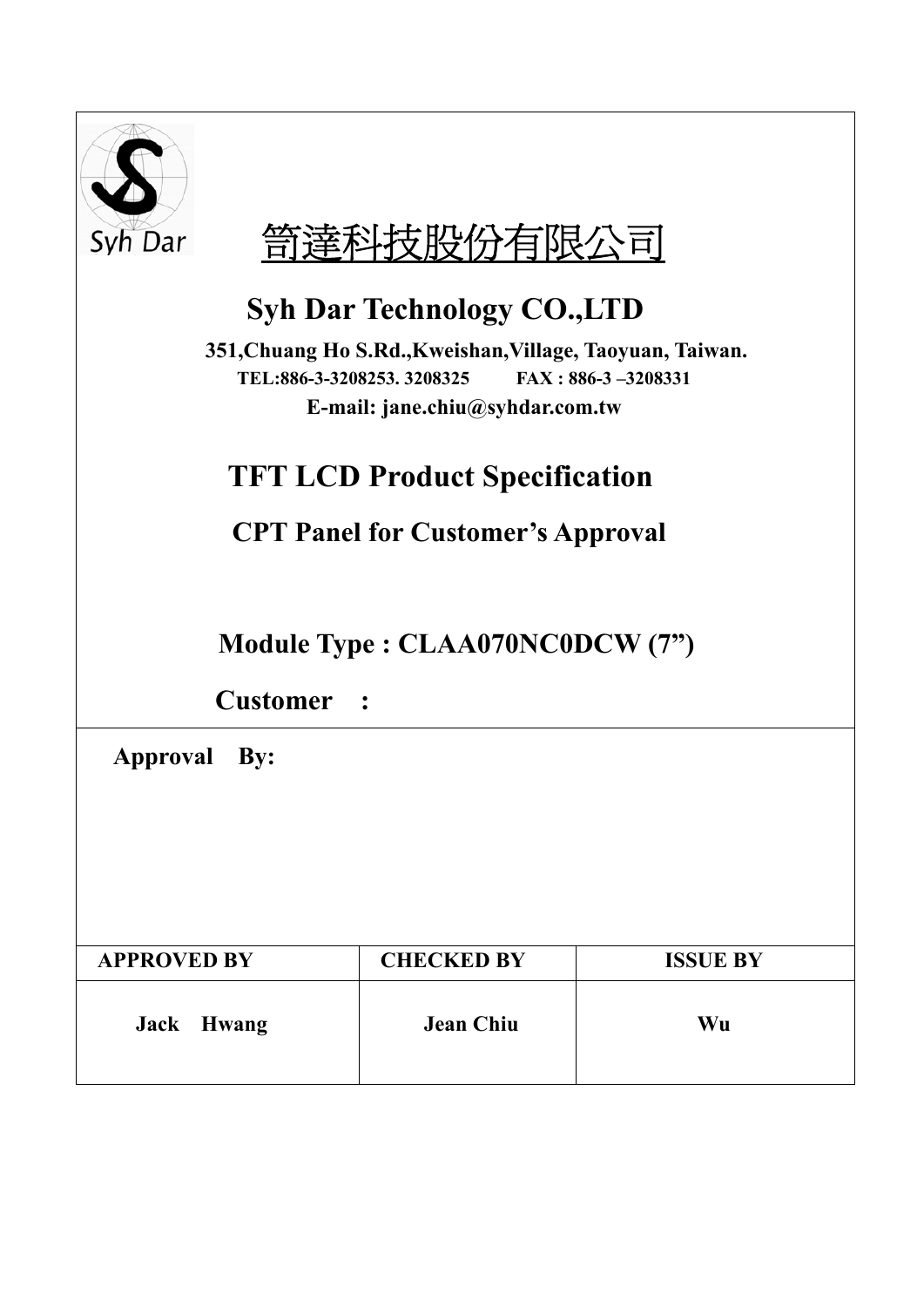

# **Chunghwa Picture Tubes, Ltd. Product Specification**

**To : Syhdar** 笥達 **Date** : **090420** 

### *TFT LCD* **CLAA070NC0DCW**

**ACCEPTED BY : (V0.1)** Tentative

| APPROVED BY | <b>CHECKED BY</b> | PREPARED BY |
|-------------|-------------------|-------------|
|             |                   |             |
|             |                   |             |
|             |                   |             |
|             |                   |             |
|             |                   |             |
|             |                   |             |

Prepared by :

 Product Planning Management Division Small & Medium TFT Product Business Unit **CHUNGHWA PICTURE TUBES, LTD.**

1127 Hopin Rd., Padeh, Taoyuan, Taiwan 334, R.O.C. TEL: +886-3-3675151 FAX: +886-3-377-3858

| DOC. NO: SPEC CLAA070NC0DCW V0.1 Syndar 090420 | <b>Issue Date:</b> | 2009/03/23 |
|------------------------------------------------|--------------------|------------|
|                                                |                    |            |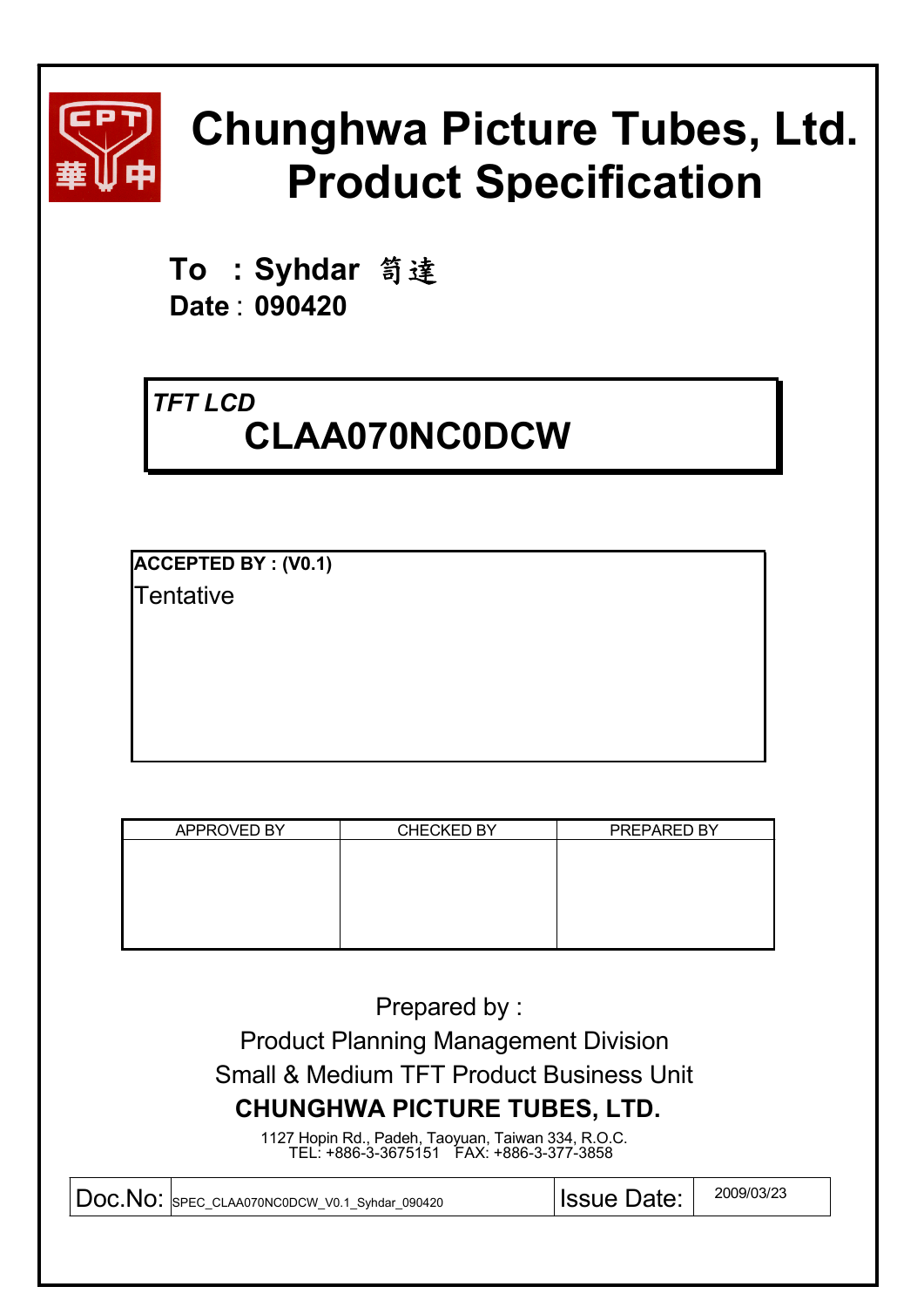#### **REVISION STATUS**

| <b>Revision</b><br>Notice | Description      | Page | Rev. Date  |
|---------------------------|------------------|------|------------|
| $0.0\,$                   | First revision   | --   | 2009.03.10 |
| 0.1                       | Revise EDID CODE | 19   | 2009/3/23  |
|                           |                  |      |            |
|                           |                  |      |            |
|                           |                  |      |            |
|                           |                  |      |            |
|                           |                  |      |            |
|                           |                  |      |            |
|                           |                  |      |            |
|                           |                  |      |            |
|                           |                  |      |            |
|                           |                  |      |            |
|                           |                  |      |            |
|                           |                  |      |            |
|                           |                  |      |            |
|                           |                  |      |            |

Sylvestre Ory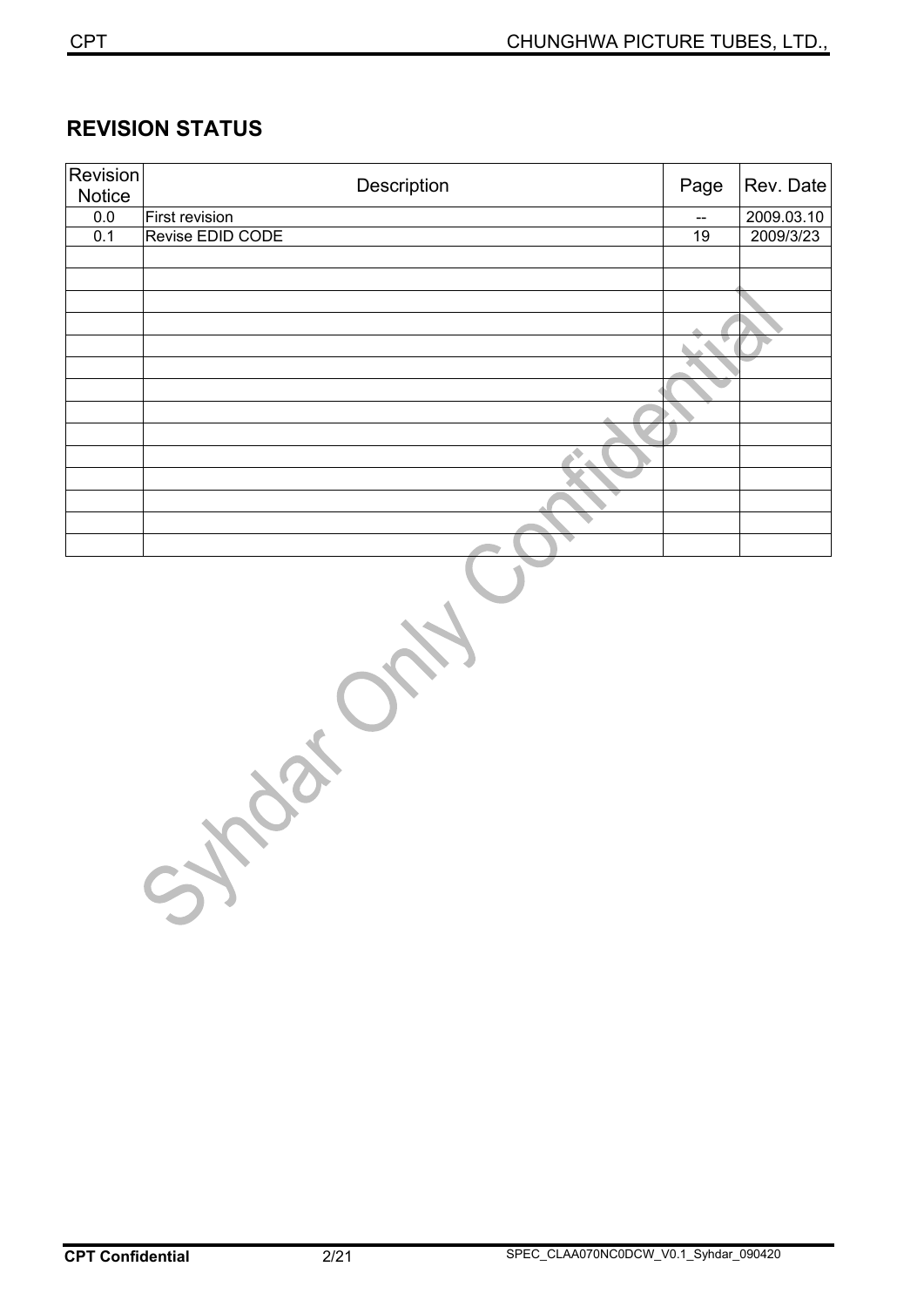### **CONTENTS**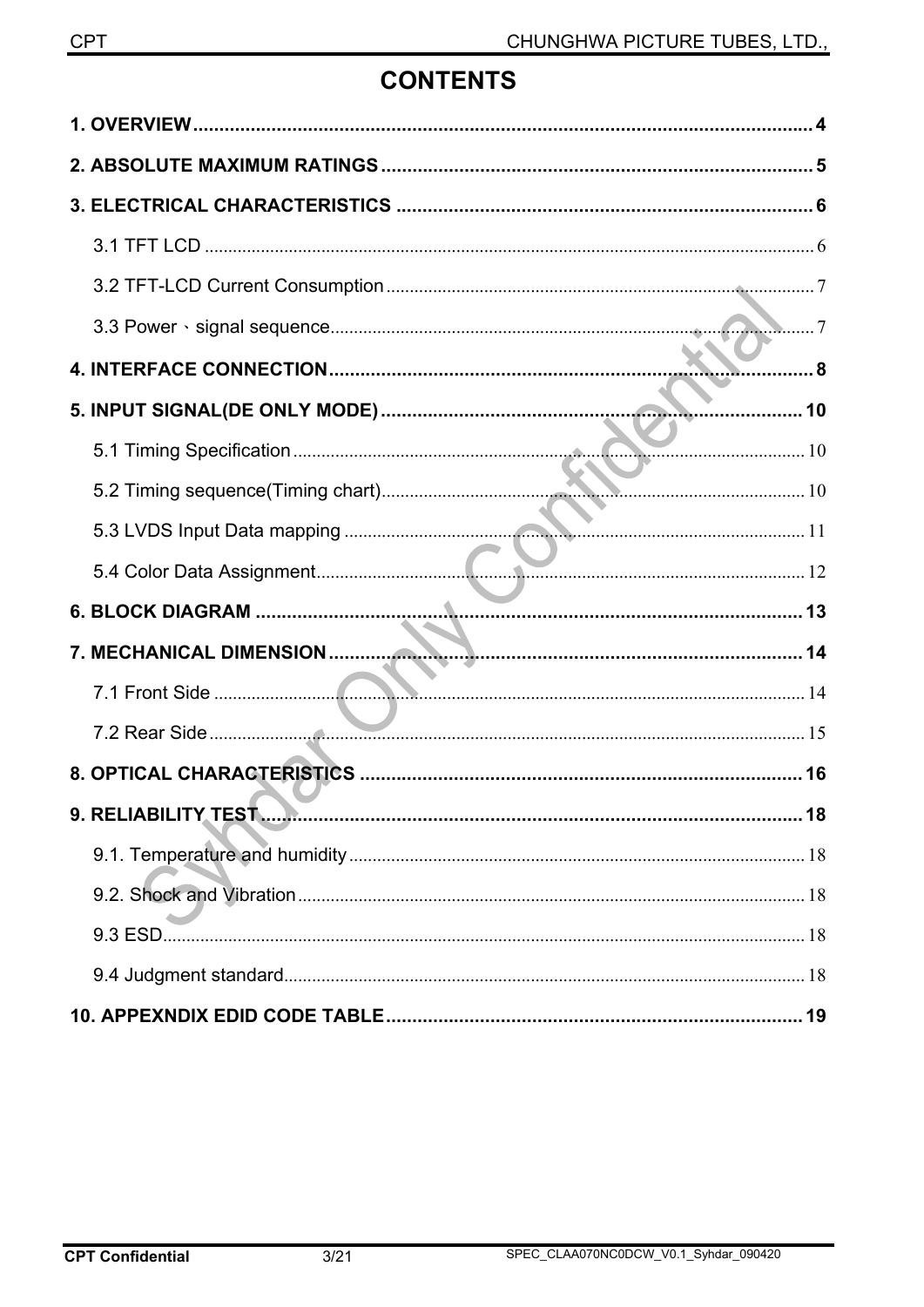$\blacktriangle$ 

#### **1. OVERVIEW**

CLAA070NC0DCW is 7" color TFT-LCD(Thin Film Transistor Liquid Crystal Display) module composed of LCD panel,driver ICs,control circuit,and LED backlight.

The 7.0"screen produces a high resolution image that is composed of 1024×600 pixel elements in a stripe arrangement.Display 262K colors by 6 Bit R.G.B signal input.

General specifications are summarized in the following table :

| <b>ITEM</b>                        | <b>SPECIFICATION</b>         |
|------------------------------------|------------------------------|
| Display Area (mm)                  | 153.6(H)×90(V)               |
| Number of Pixels                   | 1024(H)×3(RGB)×600(V)        |
| Pixel Pitch (mm)                   | $0.15(H) \times 0.15(V)$     |
| <b>Color Pixel Arrangement</b>     | RGB vertical stripe          |
| Display Mode                       | Normally white               |
| Number of colors                   | 262,144                      |
| <b>Viewing Direction</b>           | 6 o'clock                    |
| Response Time (Tr+Tf)              | 20ms(typ.)                   |
| Brightness( $cd/m2$ )              | 375nit(typ)                  |
| Viewing Angle(BL on, $CR \ge 10$ ) | 140 degree(H) > 110degree(V) |
| Electrical Interface(data)         | <b>LVDS</b>                  |
| Power consumption                  | 2.83W (TYP)                  |
| Outline Dimension(in mm)           | 165(W)x102(H)x4.9(D)         |
| Weight(g)                          | TBD(TYP)                     |
| BL unit                            | I ED                         |
| <b>Surface Treatment</b>           | Anti-Glare, Hardness: 3H     |

Sylveston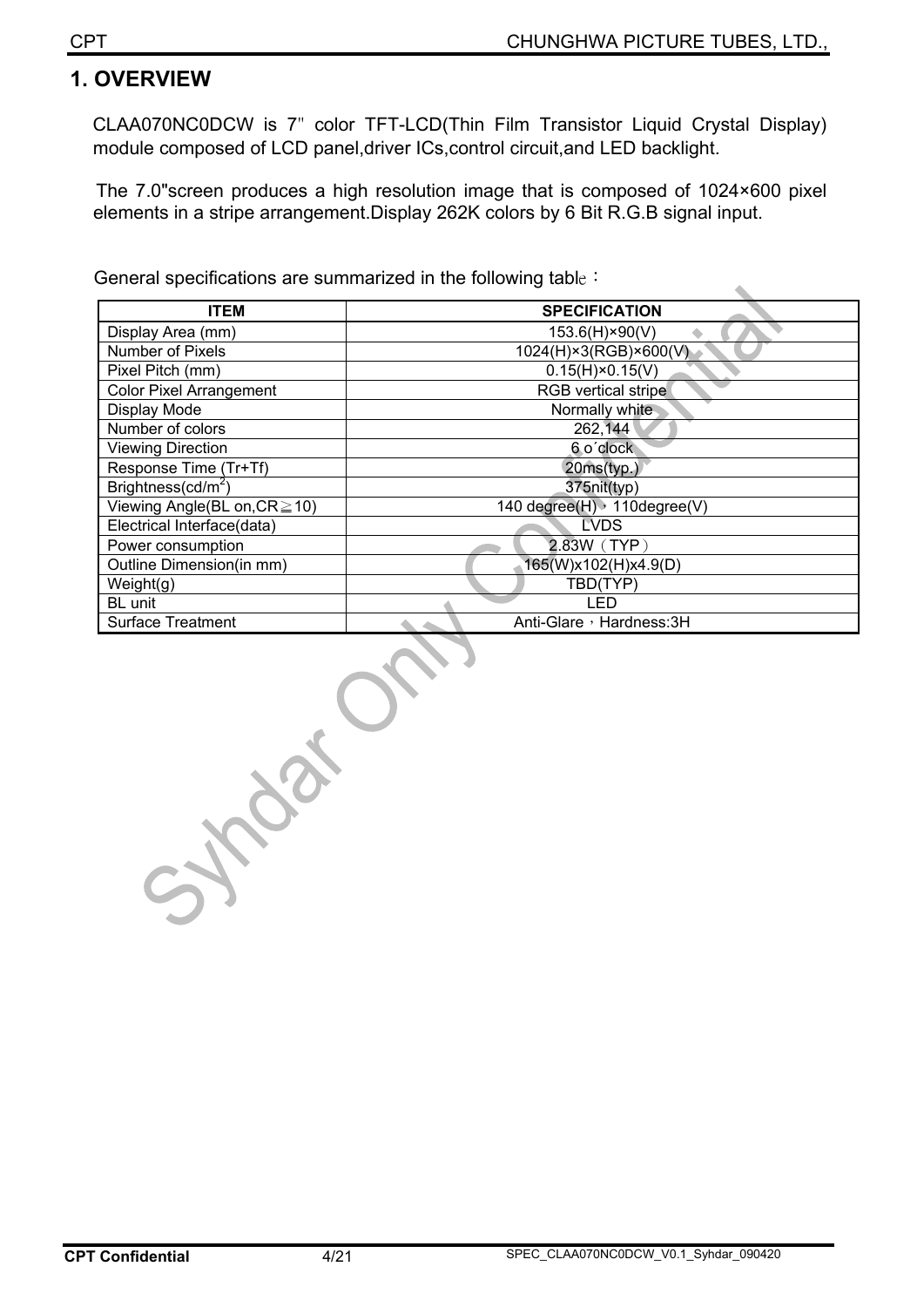### **2. ABSOLUTE MAXIMUM RATINGS**

| <b>ITEM</b>                  | <b>SYMBOL</b>                                               | MIN.   | MAX.      | <b>UNIT</b>          | <b>NOTE</b> |  |
|------------------------------|-------------------------------------------------------------|--------|-----------|----------------------|-------------|--|
| LCD input Voltage            | Vcc                                                         | $-0.3$ | 4.0       |                      |             |  |
| <b>LED input Voltage</b>     | VLED                                                        | $-0.3$ | 6         | V                    |             |  |
| Signal Input Voltage         | $RxIN0+ \sim RxIN2+$<br>$RxINO - xRxINO -$<br>Rx CLK IN +/- | $-0.3$ | $Vcc+0.3$ | v                    |             |  |
|                              | <b>VESDc</b>                                                | $-200$ | $+200$    |                      | [Note2]     |  |
| <b>Static Electricity</b>    | VESDm                                                       | -15K   | $+15K$    |                      |             |  |
| <b>ICC Rush Current</b>      | <b>IRUSH</b>                                                | $- -$  |           | A                    | [Note3]     |  |
| <b>Operation Temperature</b> | $\mathsf{T}_{\mathsf{op}}$                                  | $-20$  | 70        | $\mathrm{C}^{\circ}$ | [Note1]     |  |
| Storage Temperature          | $I_{\text{stg}}$                                            | -30    | 80        | $^{\circ}$ C         | [Note1]     |  |

#### NOTE:

- [Note1] If users use the product out off the environmemt operation range (temperature and humidity), it will concern for visual quality.
	- [Note2] Test Condition: IEC 61000-4-2, VESDc : Contact discharge to input connector VESDm: Contact discharge to module
- [Note3] Control signal: High( $+3.3V$ )  $\rightarrow$  Low(GND) Supply Voltage of rising time should be from R3 and C2 tune to 550 us.

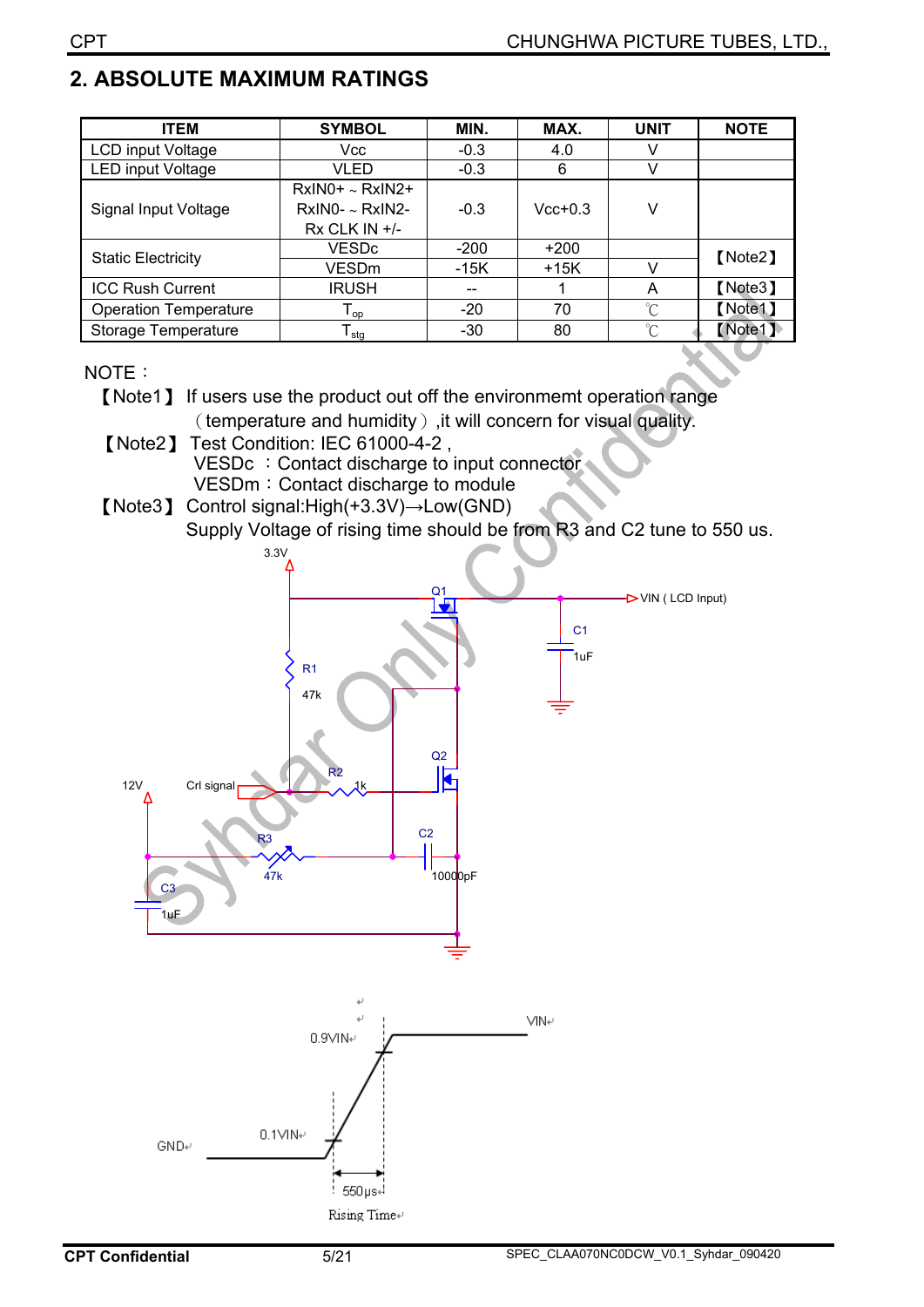#### **3. ELECTRICAL CHARACTERISTICS**  3.1 TFT LCD

|                              |               |            |      |      |             | Ta=25℃                         |
|------------------------------|---------------|------------|------|------|-------------|--------------------------------|
| <b>ITEM</b>                  | <b>SYMBOL</b> | MIN.       | TYP. | MAX. | <b>UNIT</b> | <b>NOTE</b>                    |
| Power Supply Voltage For LCD | VCC           | 3.0        | 3.3  | 3.6  | v           |                                |
| Power Supply Voltage For LED | VLED          | 4.5        | 5.0  | 5.5  |             |                                |
|                              | <b>VCM</b>    | 1.08       | 1.2  | 1.32 | V           | [Note1]                        |
|                              | VID.          | 250        | 350  | 450  | mV          | [Note1]                        |
| Logic Input Voltage          | VTH           |            |      | 100  | mV          | [Note1]                        |
| $(LVDS:IN+,IN-)$             | <b>VTL</b>    | $-100$     |      |      | mV          | [Note1]<br>When<br>$VCM=+1.2V$ |
|                              | VIH           | 3.0        |      | 3.3  | V           |                                |
| ADJ Input Voltage            | VIL           | <b>GND</b> |      | 0.3  |             |                                |

#### NOTE:

[Note1] LVDS signal

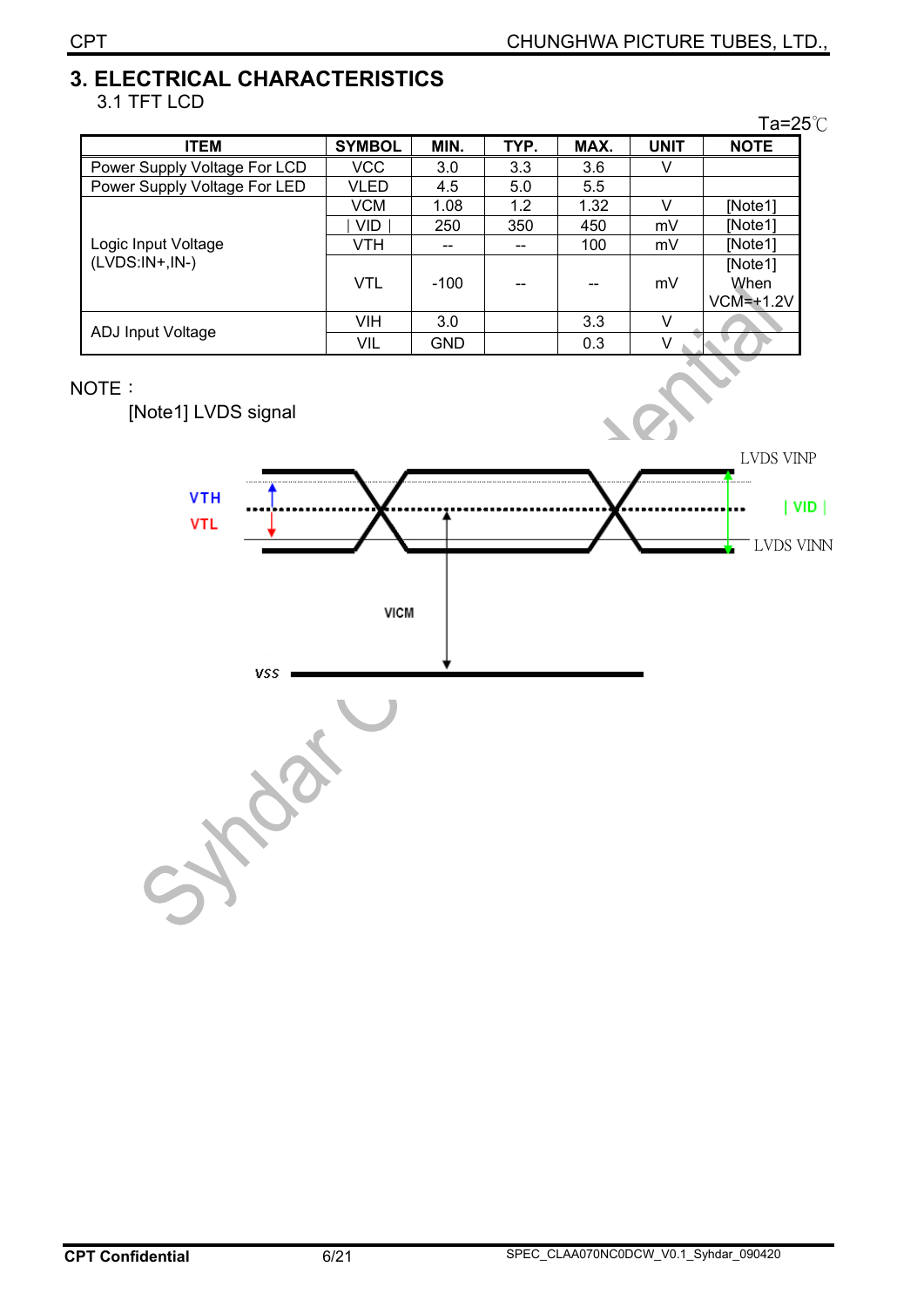#### 3.2 TFT-LCD Current Consumption

| <b>ITEM</b>              | <b>SYMBOL</b> | MIN. | TYP. | MAX. | UNIT | <b>NOTE</b>         |
|--------------------------|---------------|------|------|------|------|---------------------|
| <b>LCD Power Current</b> | ICC           | $-$  | 250  | 300  | mA   | [Note1 <sup>7</sup> |
| <b>LED Power Current</b> | idd           |      | 400  | 450  | mA   | 【Note2】             |

[Note1] Typical: Under 64 gray pattern Maximum: Under black pattern



 $0<$ t4 $\leq$ 10ms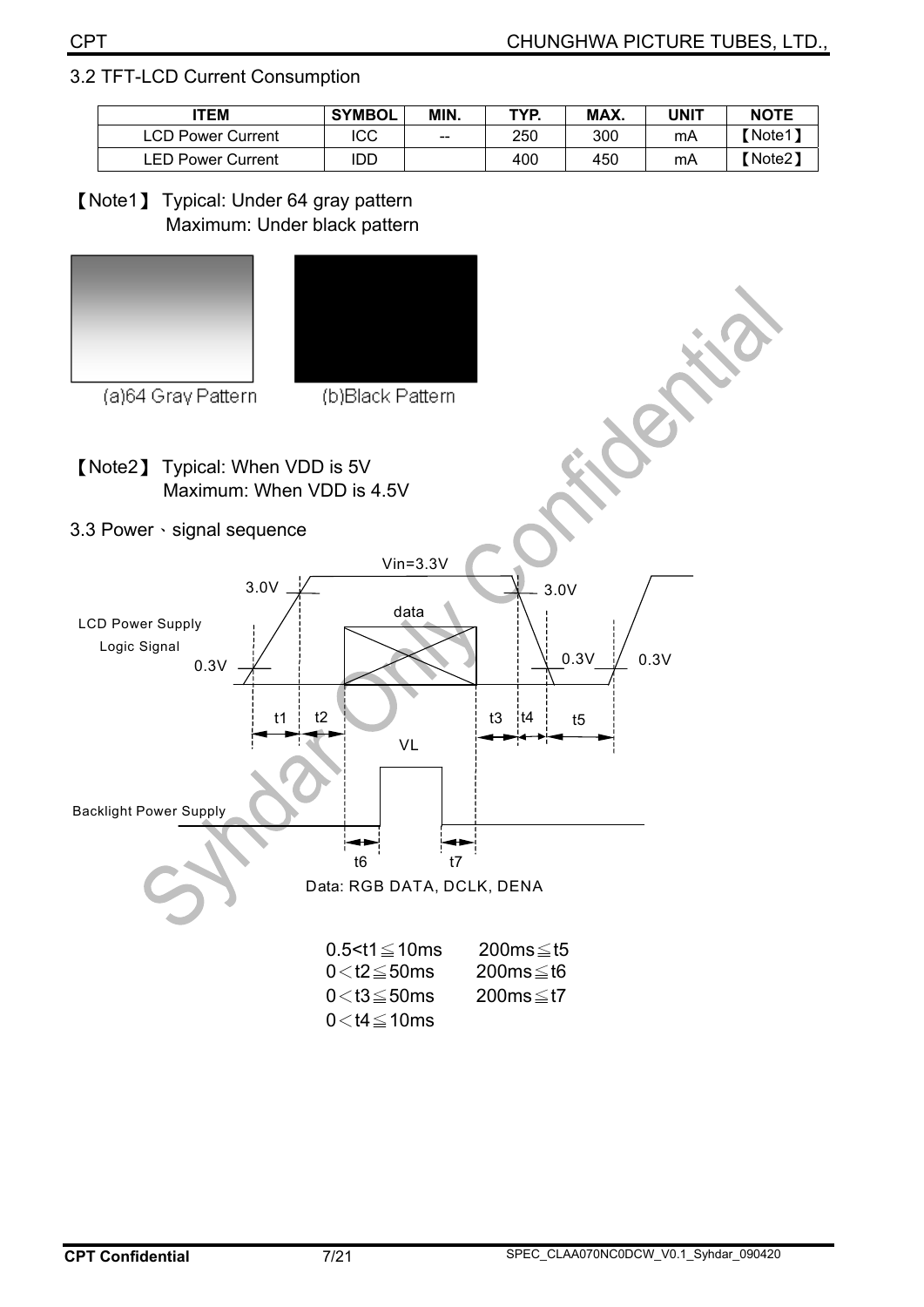#### **4. INTERFACE CONNECTION**

CN1: STARCONN P/N (089N30-00R00-G2)

| Pin NO. | <b>SYMBOL</b> | <b>DESCRIPTION</b>                      |
|---------|---------------|-----------------------------------------|
| 1       | <b>AVSS</b>   | Power Ground                            |
| 2       | <b>VCC</b>    | Power Supply for Digital circuit        |
| 3       | <b>VCC</b>    | Power Supply for Digital circuit        |
| 4       | V EDID        | Power Supply for EDID circuit           |
| 5       | ADJ           | Adjust for LED brightness               |
| 6       | CLK EDID      | EDID clock inputs                       |
| 7       | DATA EDID     | EDID data inputs                        |
| 8       | RXIN0-        | Negative LVDS differential data inputs  |
| 9       | RXIN0+        | Positive LVDS differential data inputs  |
| 10      | <b>AVSS</b>   | Power Ground                            |
| 11      | RXIN1-        | Negative LVDS differential data inputs  |
| 12      | RXIN1+        | Positive LVDS differential data inputs  |
| 13      | <b>AVSS</b>   | <b>Power Ground</b>                     |
| 14      | RXIN2-        | Negative LVDS differential data inputs  |
| 15      | RXIN2+        | Positive LVDS differential data inputs  |
| 16      | <b>AVSS</b>   | <b>Power Ground</b>                     |
| 17      | RXCLK-        | Negative LVDS differential clock inputs |
| 18      | RXCLK+        | Positive LVDS differential clock inputs |
| 19      | <b>AVSS</b>   | Power Ground                            |
| 20      | <b>NC</b>     | <b>NC</b>                               |
| 21      | <b>NC</b>     | <b>NC</b>                               |
| 22      | <b>LR</b>     | Left / Right Display Control            |
| 23      | <b>UD</b>     | Up / Down Display Control               |
| 24      | <b>VLED</b>   | Power Supply for LED(Vled=5.0±0.5)      |
| 25      | <b>VLED</b>   | Power Supply for LED(Vled=5.0±0.5)      |
| 26      | VLED          | Power Supply for LED(Vled=5.0±0.5)      |
| 27      | <b>NC</b>     | NC                                      |
| 28      | <b>NC</b>     | NC                                      |
| 29      | <b>NC</b>     | NC                                      |
| 30      | NC            | <b>NC</b>                               |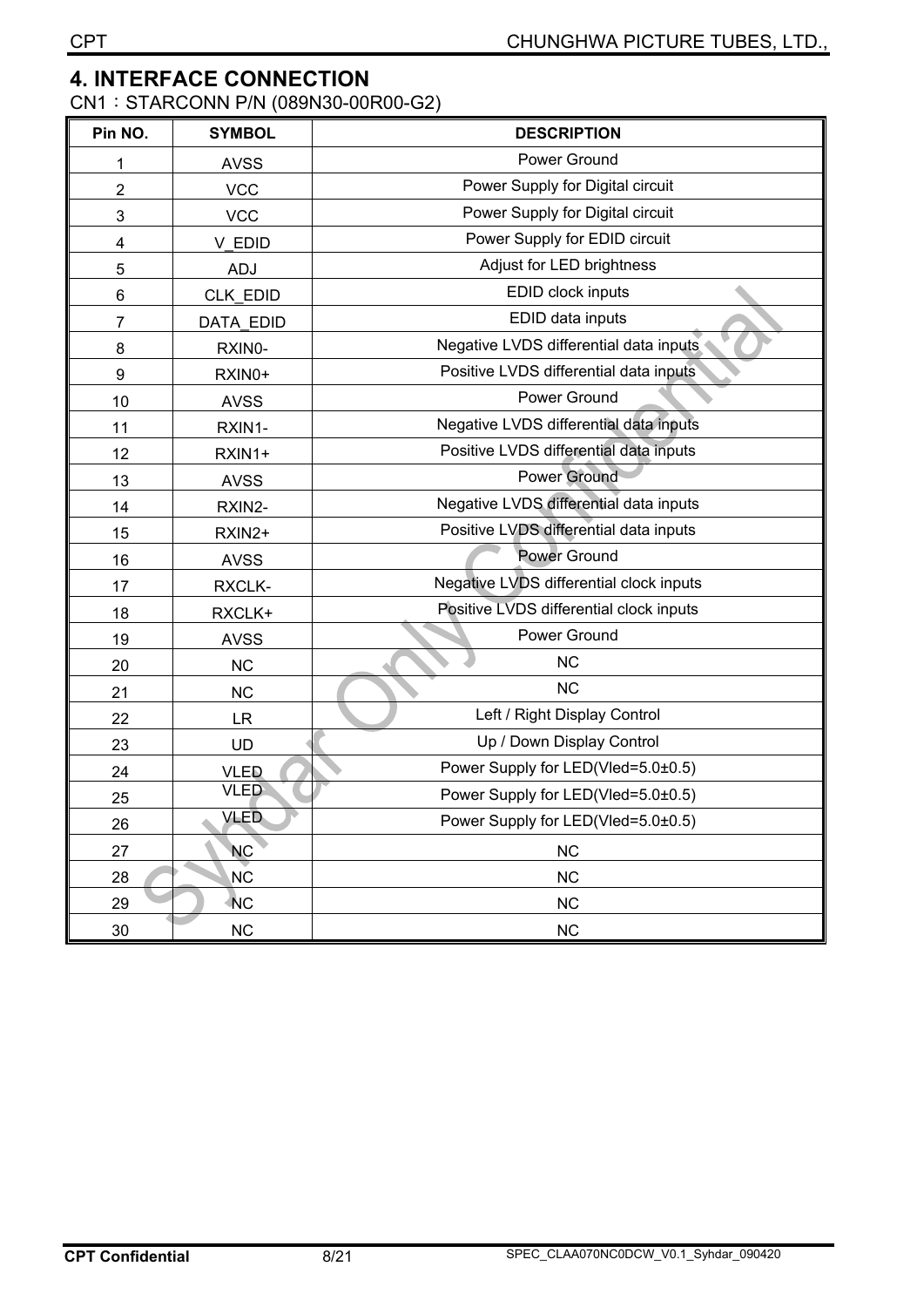#### NOTE:

- 1) NC Pin must be retain, this pin can't contact GND or other signal.
- 2) GND Pin must ground contact  $\cdot$  can not be floating.
- 3) ADJ adjust brightness to control Pin  $\cdot$  Pulse duty the more big the more bright



4) ADJ signal=0~3.3V, operation frequency: 25±5KHz



|     | <u>U U U U U U LI LI U U CU ILIUICU TUTICIUM</u> |                                                      |  |  |  |  |  |
|-----|--------------------------------------------------|------------------------------------------------------|--|--|--|--|--|
| L/R | U/D                                              | <b>IFUNCTION</b>                                     |  |  |  |  |  |
|     |                                                  | Normally display                                     |  |  |  |  |  |
|     |                                                  | Left and Right opposite                              |  |  |  |  |  |
|     |                                                  | Up and Down opposite                                 |  |  |  |  |  |
|     |                                                  | Left and Right opposite $\cdot$ Up and Down opposite |  |  |  |  |  |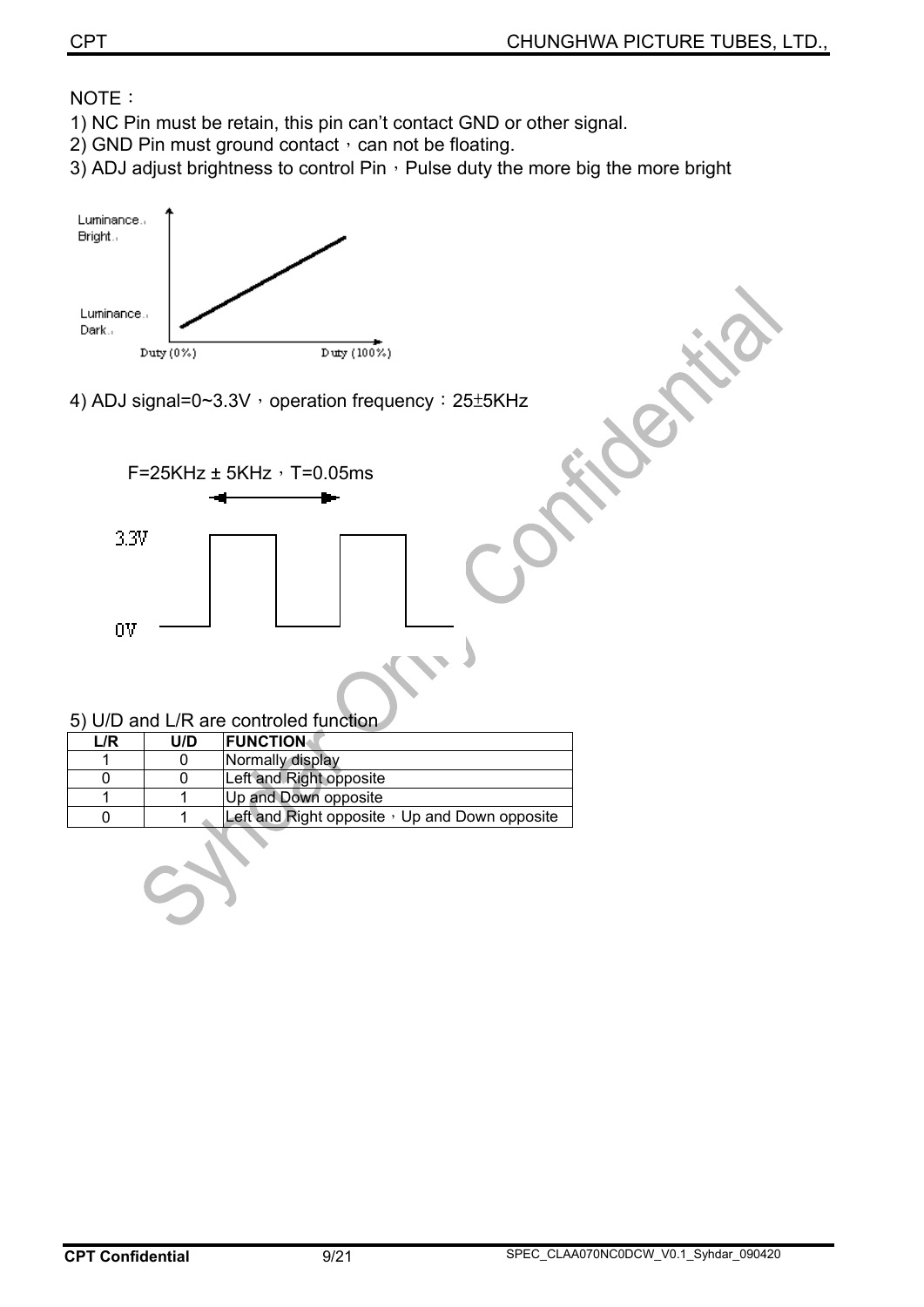### **5. INPUT SIGNAL(DE ONLY MODE)**

| <b>ITEM</b>                                                |                      |            |                               | <b>SYMBOL</b> | MIN. | TYP. | MAX. | <b>UNIT</b> |
|------------------------------------------------------------|----------------------|------------|-------------------------------|---------------|------|------|------|-------------|
| LVDS input<br>signal sequence                              | <b>CLK Frequency</b> |            |                               | fCLKin        | 39   | 45   | 52   | <b>MHz</b>  |
| LCD input signal<br>sequence<br><b>DENA</b><br>(Input LVDS |                      |            | Horizontal total<br>Time      | $t_H$         | 1150 | 1200 | 1250 | <b>tCLK</b> |
|                                                            |                      | Horizontal | Horizontal<br>effective Time  | $t_{HA}$      |      | 1024 |      | tCLK        |
|                                                            |                      |            | Horizontal Blank<br>Time      | $t_{HB}$      | 126  | 176  | 226  | <b>tCLK</b> |
|                                                            |                      | Vertical   | Frame                         | fV            | 55   | 60   | 65   | <b>Hz</b>   |
| Transmitter)                                               |                      |            | Vertical total Time           | $t_{\vee}$    | 610  | 625  | 640  | tн          |
|                                                            |                      |            | Vertical<br>effectiveTime     | $t_{VA}$      |      | 600  |      | $t_H$       |
|                                                            |                      |            | <b>Vertical Blank</b><br>Time | $t_{VB}$      | 10   | 25   | 50   | $t_H$       |

5.1 Timing Specification







#### 5.2.2 Vertical Timing Sequence

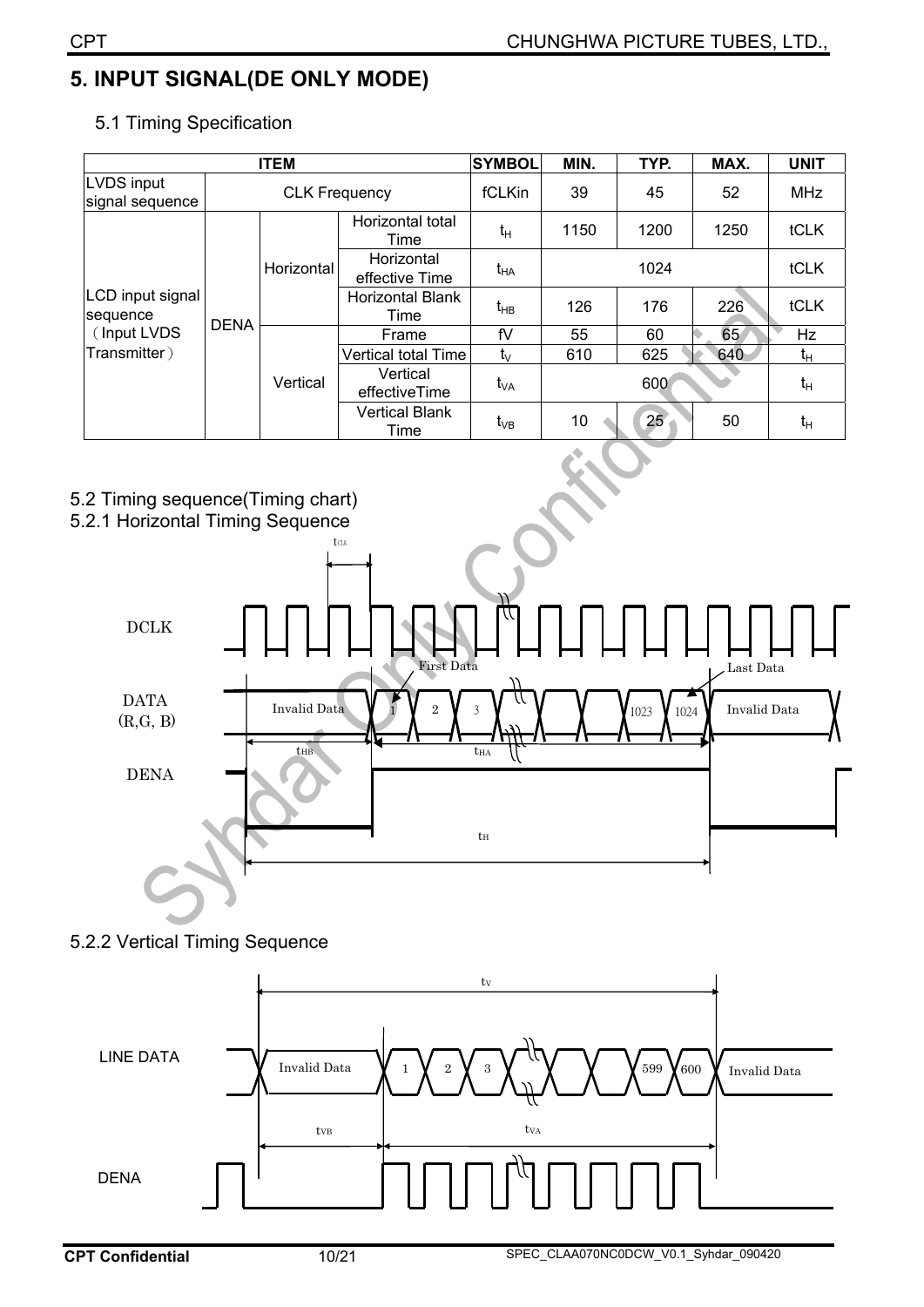#### 5.3 LVDS Input Data mapping

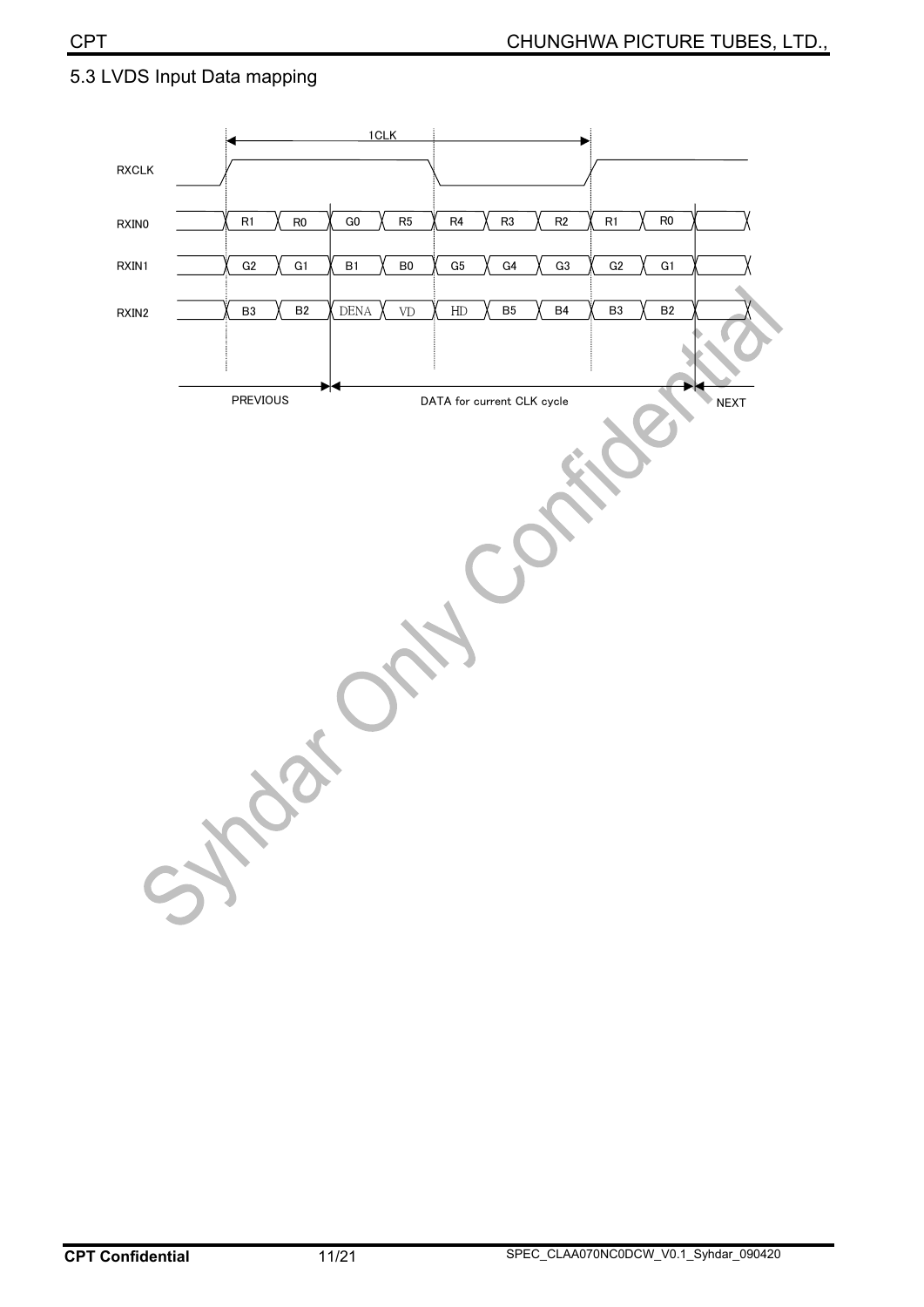#### 5.4 Color Data Assignment

| <b>COLOR</b> | <b>INPUT</b>    |                |                | R DATA         |                |                |                |                |                | <b>G DATA</b> |                  |                |                |                | <b>B DATA</b>  |                         |                      |              |                |
|--------------|-----------------|----------------|----------------|----------------|----------------|----------------|----------------|----------------|----------------|---------------|------------------|----------------|----------------|----------------|----------------|-------------------------|----------------------|--------------|----------------|
|              | <b>DATA</b>     | R <sub>5</sub> |                | R4 R3 R2       |                | R <sub>1</sub> | R <sub>0</sub> | G <sub>5</sub> | G4             | G3            | G2               | G <sub>1</sub> | G <sub>0</sub> | B <sub>5</sub> | B4             | <b>B3</b>               | B2                   | <b>B1</b>    | B <sub>0</sub> |
|              |                 | <b>MSB</b>     |                |                |                |                | <b>LSB</b>     | <b>MSB</b>     |                |               |                  |                | <b>LSB</b>     | <b>MSB</b>     |                |                         |                      |              | <b>LSB</b>     |
|              | <b>BLACK</b>    | $\mathbf 0$    | $\mathbf 0$    | $\mathbf 0$    | $\mathbf 0$    | $\mathbf 0$    | $\mathbf 0$    | $\mathbf 0$    | $\mathbf 0$    | 0             | $\mathbf 0$      | $\mathbf 0$    | $\mathbf 0$    | $\mathbf 0$    | $\mathbf 0$    | $\mathbf 0$             | $\mathbf 0$          | $\mathbf 0$  | $\mathbf 0$    |
|              | RED(63)         | 1              | $\mathbf{1}$   | 1              | $\mathbf{1}$   | $\mathbf{1}$   | $\mathbf{1}$   | $\mathbf 0$    | 0              | 0             | $\mathbf 0$      | $\mathbf 0$    | $\mathbf 0$    | $\mathbf 0$    | $\mathbf 0$    | $\pmb{0}$               | 0                    | 0            | $\mathbf 0$    |
| <b>BASIC</b> | GREEN(63)       | $\mathbf 0$    | $\mathbf 0$    | $\mathbf 0$    | $\mathbf 0$    | $\mathbf 0$    | $\mathbf 0$    | $\mathbf{1}$   | 1              | 1             | $\mathbf{1}$     | 1              | 1              | $\mathbf 0$    | 0              | 0                       | $\mathbf{0}$         | $\mathbf{0}$ | $\mathbf 0$    |
| <b>COLOR</b> | BLUE(63)        | $\mathbf 0$    | $\mathbf 0$    | $\mathbf 0$    | $\mathbf 0$    | $\mathbf 0$    | 0              | $\mathbf 0$    | 0              | 0             | $\pmb{0}$        | $\mathbf 0$    | $\mathbf 0$    | 1              | 1              | 1.                      | 1                    | 1            | 1              |
|              | <b>CYAN</b>     | $\mathbf 0$    | $\mathbf 0$    | $\mathbf 0$    | $\mathbf 0$    | 0              | $\mathbf 0$    | $\mathbf{1}$   | 1              | 1             | $\mathbf 1$      | 1              | 1              | 1              | 1              | $\left  \right $        | $\ddot{\phantom{1}}$ | 1            | 1              |
|              | <b>MAGENTA</b>  | $\mathbf 1$    | 1              | 1              | 1              | 1              | $\mathbf{1}$   | $\mathbf 0$    | $\mathbf 0$    | 0             | $\pmb{0}$        | 0              | $\mathbf 0$    | $\mathbf 1$    | 1.             | $\overline{\mathbf{1}}$ | 1                    | 1            | 1              |
|              | <b>YELLOW</b>   | $\mathbf{1}$   | $\mathbf{1}$   | 1              | $\mathbf{1}$   | 1              | 1              | $\mathbf{1}$   | 1              | 1             | $\mathbf 1$      | 1              | 1              | $\overline{0}$ | $\overline{0}$ | $\overline{0}$          | $\mathbf 0$          | 0            | $\mathbf 0$    |
|              | <b>WHITE</b>    | 1              | 1              | 1              | $\mathbf{1}$   | 1              | 1              | $\mathbf{1}$   | 1              | $\mathbf 1$   | $\mathbf 1$      | 1              | 1              | 1.             |                | 1                       | $\mathbf{1}$         | 1            | $\mathbf{1}$   |
|              | RED(0)          | $\pmb{0}$      | $\mathbf 0$    | $\mathbf 0$    | $\mathbf 0$    | 0              | $\mathbf 0$    | $\mathbf 0$    | $\mathbf 0$    | $\mathbf 0$   | $\mathbf 0$      | $\mathbf 0$    | $\overline{0}$ | $\overline{0}$ | $\mathbf 0$    | $\mathbf 0$             | $\mathbf 0$          | $\mathbf 0$  | $\mathbf 0$    |
|              | RED(1)          | $\mathbf 0$    | $\mathbf 0$    | $\mathbf 0$    | $\mathbf 0$    | $\mathbf 0$    | $\mathbf{1}$   | $\mathbf 0$    | $\mathbf 0$    | 0             | $\mathbf 0$      | $\mathbf{0}$   | $\overline{0}$ | $\mathbf 0$    | $\mathbf 0$    | 0                       | $\mathbf 0$          | $\mathbf 0$  | $\mathbf 0$    |
|              | RED(2)          | $\mathbf 0$    | $\mathbf 0$    | $\mathbf 0$    | $\mathbf 0$    | 1              | $\mathbf 0$    | $\mathbf 0$    | 0              | 0             | $\pmb{0}$        | $\mathbf{0}$   | 0              | $\overline{0}$ | 0              | 0                       | $\mathbf 0$          | $\mathbf 0$  | $\mathbf 0$    |
| <b>RED</b>   |                 |                |                |                |                |                |                |                |                |               |                  |                |                |                |                |                         |                      |              |                |
|              |                 |                |                |                |                |                |                |                |                |               |                  |                |                |                |                |                         |                      |              |                |
|              | RED(62)         | 1              | 1              | 1              | $\mathbf{1}$   | 1              | $\mathbf 0$    | $\mathbf 0$    | $\pmb{0}$      | $\mathbf{Q}$  | $\overline{0}$   | $\mathbf 0$    | $\mathbf 0$    | 0              | $\mathbf{0}$   | 0                       | 0                    | 0            | $\mathbf 0$    |
|              | RED(63)         | 1              | 1              | 1              | $\mathbf{1}$   | 1              | 1              | 0              | $\overline{0}$ | $\mathbf 0$   | 0                | 0              | 0              | 0              | 0              | 0                       | $\mathbf 0$          | $\mathbf{0}$ | $\mathbf 0$    |
|              | GREEN(0)        | $\mathbf 0$    | $\mathbf 0$    | $\mathbf 0$    | $\mathbf 0$    | 0              | $0 -$          | $\overline{0}$ | 0              | 0             | 0                | $\mathbf 0$    | 0              | 0              | 0              | 0                       | $\mathbf{0}$         | $\mathbf{0}$ | $\mathbf 0$    |
|              | GREEN(1)        | $\mathbf 0$    | $\mathbf 0$    | $\pmb{0}$      | $\mathbf 0$    | 0              | $\overline{0}$ | $\pmb{0}$      | $\mathbf 0$    | 0             | $\boldsymbol{0}$ | 0              | 1              | 0              | $\mathbf 0$    | 0                       | 0                    | 0            | 0              |
|              | GREEN(2)        | $\mathbf 0$    | $\mathbf 0$    | $\mathbf 0$    | $\mathbf 0$    | $\overline{0}$ | $\overline{0}$ | $\bullet$ 0    | 0              | 0             | $\mathbf 0$      | 1              | $\mathbf 0$    | 0              | $\mathbf 0$    | 0                       | $\mathbf 0$          | 0            | $\mathbf 0$    |
| <b>GREEN</b> |                 |                |                |                |                |                |                |                |                |               |                  |                |                |                |                |                         |                      |              |                |
|              |                 |                |                |                |                |                |                |                |                |               |                  |                |                |                |                |                         |                      |              |                |
|              | GREEN(62)       | $\mathbf 0$    | $\pmb{0}$      | $\theta$       | $\mathbf{0}$   | $\mathbf 0$    | $\pmb{0}$      | $\mathbf{1}$   | 1              | 1             | $\mathbf{1}$     | 1              | $\mathbf 0$    | 0              | $\mathbf 0$    | 0                       | $\mathbf 0$          | $\mathbf 0$  | $\mathbf 0$    |
|              | GREEN(63)       | $\mathbf 0$    | $\overline{0}$ | $\mathbf{0}$   | $\overline{0}$ | 0              | $\pmb{0}$      | $\mathbf{1}$   | 1              | 1             | $\mathbf 1$      | 1              | 1              | 0              | 0              | $\pmb{0}$               | $\mathbf 0$          | 0            | $\mathbf 0$    |
|              | BLUE(0)         | $\pmb{0}$      | $\overline{0}$ | $\overline{0}$ | $\pmb{0}$      | 0              | $\pmb{0}$      | $\pmb{0}$      | $\pmb{0}$      | $\pmb{0}$     | $\pmb{0}$        | $\pmb{0}$      | $\pmb{0}$      | 0              | $\pmb{0}$      | $\pmb{0}$               | $\pmb{0}$            | $\pmb{0}$    | $\pmb{0}$      |
|              | BLUE(1)         | $\overline{0}$ | $\overline{0}$ | $\mathbf 0$    | $\pmb{0}$      | $\mathbf 0$    | $\pmb{0}$      | $\pmb{0}$      | $\pmb{0}$      | $\pmb{0}$     | $\pmb{0}$        | $\mathbf 0$    | $\pmb{0}$      | $\pmb{0}$      | $\pmb{0}$      | $\mathbf 0$             | $\mathbf 0$          | $\mathbf 0$  | $\mathbf 1$    |
|              | BLUE(2)         | $\mathbf 0$    | $\mathbf 0$    | $\mathbf 0$    | $\pmb{0}$      | $\mathbf 0$    | $\pmb{0}$      | $\mathbf 0$    | $\pmb{0}$      | 0             | $\pmb{0}$        | $\mathbf 0$    | $\mathbf 0$    | $\pmb{0}$      | 0              | $\mathbf 0$             | $\mathsf 0$          | $\mathbf 1$  | $\pmb{0}$      |
| <b>BLUE</b>  |                 |                |                |                |                |                |                |                |                |               |                  |                |                |                |                |                         |                      |              |                |
|              |                 |                |                |                |                |                |                |                |                |               |                  |                |                |                |                |                         |                      |              |                |
|              | <b>BLUE(62)</b> | $\pmb{0}$      | $\pmb{0}$      | $\pmb{0}$      | $\pmb{0}$      | $\mathbf 0$    | $\pmb{0}$      | $\pmb{0}$      | $\pmb{0}$      | $\pmb{0}$     | $\pmb{0}$        | $\mathbf 0$    | $\pmb{0}$      | $\overline{1}$ | $\mathbf{1}$   | $\mathbf{1}$            | $\mathbf 1$          | $\mathbf{1}$ | $\pmb{0}$      |
|              | <b>BLUE(63)</b> | $\pmb{0}$      | $\pmb{0}$      | $\pmb{0}$      | $\pmb{0}$      | $\mathbf 0$    | $\pmb{0}$      | $\pmb{0}$      | $\pmb{0}$      | $\pmb{0}$     | $\pmb{0}$        | $\pmb{0}$      | $\pmb{0}$      | $\mathbf{1}$   | 1              | $\mathbf{1}$            | $\mathbf 1$          | $\mathbf{1}$ | $\mathbf{1}$   |

#### NOTE:

(1) Definition of Gray Scale

 $color(n): n$  is series of Gray Scale

The more n value is, the bright Gray Scale.

(2)Data:1-High,0-Low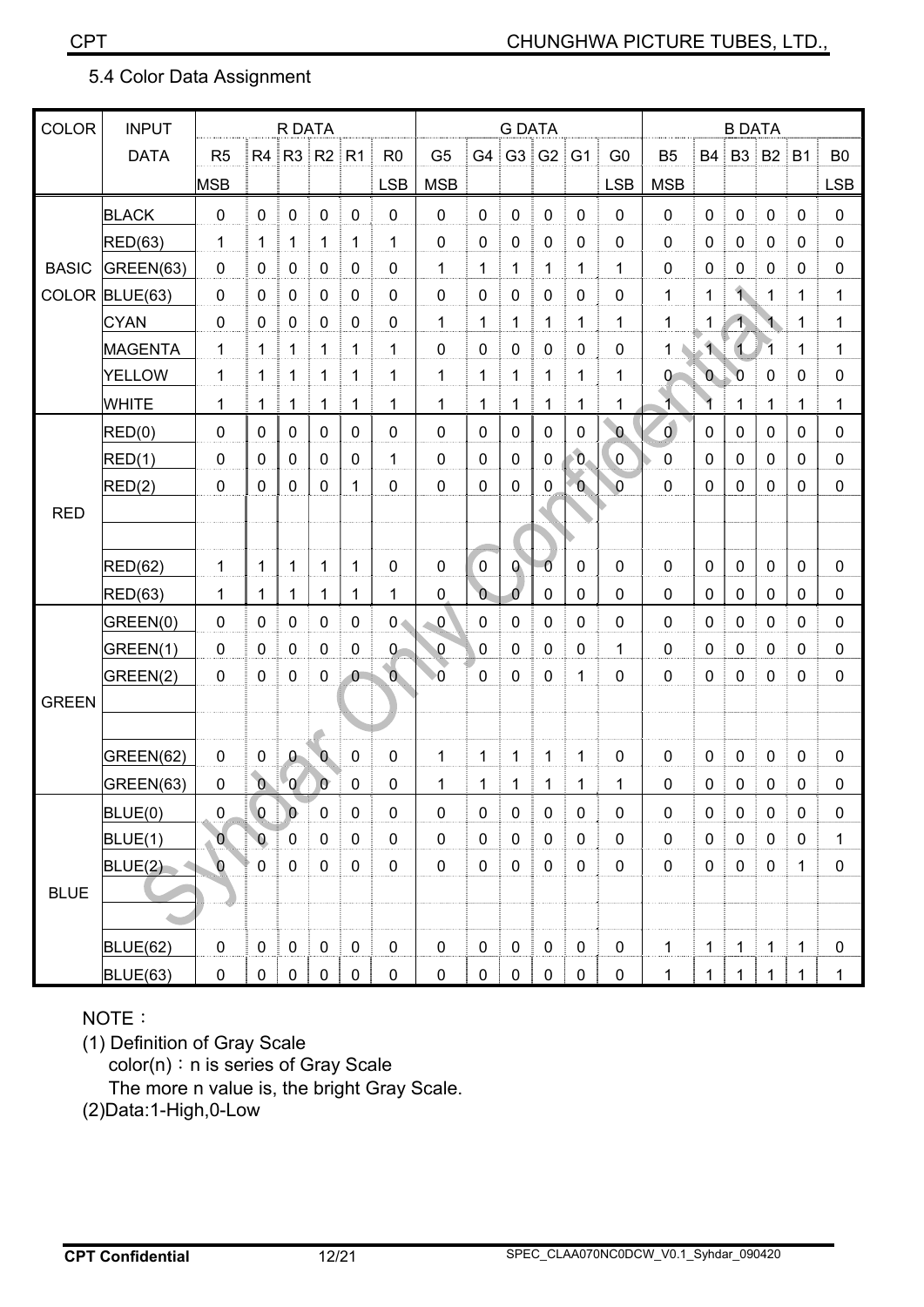#### **6. BLOCK DIAGRAM**

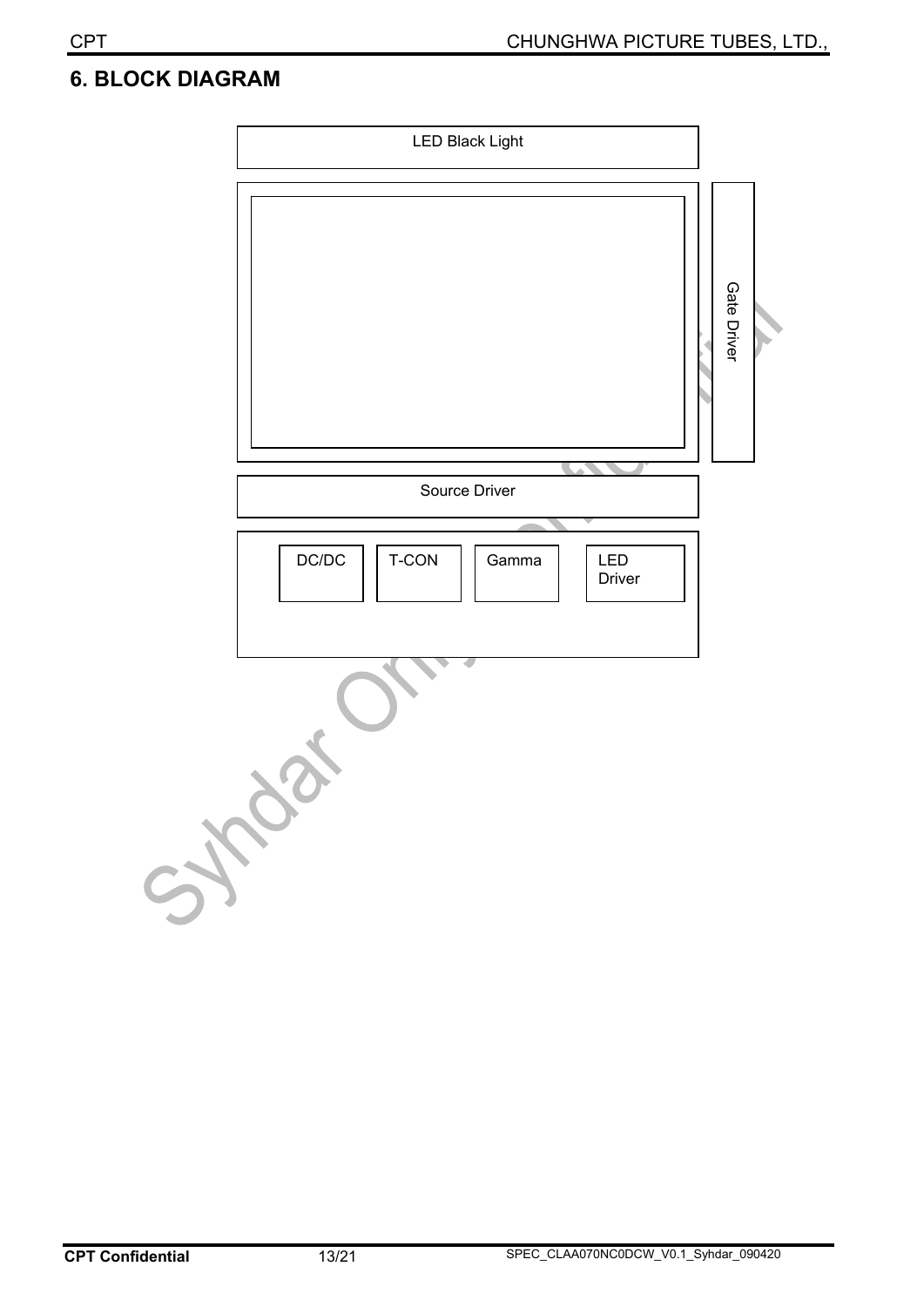#### **7. MECHANICAL DIMENSION**

#### 7.1 Front Side [Unit : mm]

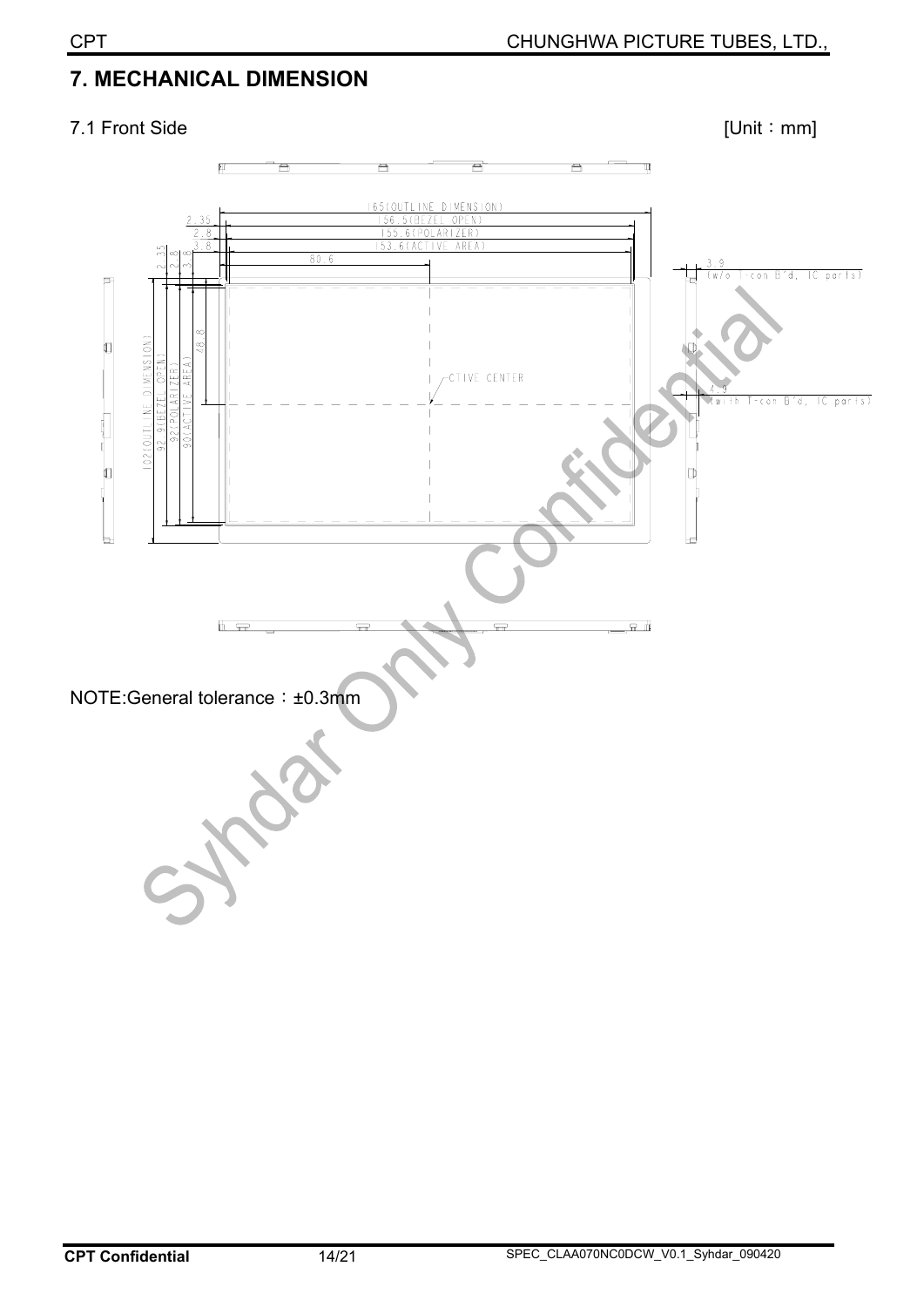#### 7.2 Rear Side



#### NOTE:

1. General tolerance: ±0.3mm

Aza

2. LCD connector CN1(30pin): STARCONN, P/N: 089N30-000R00-G2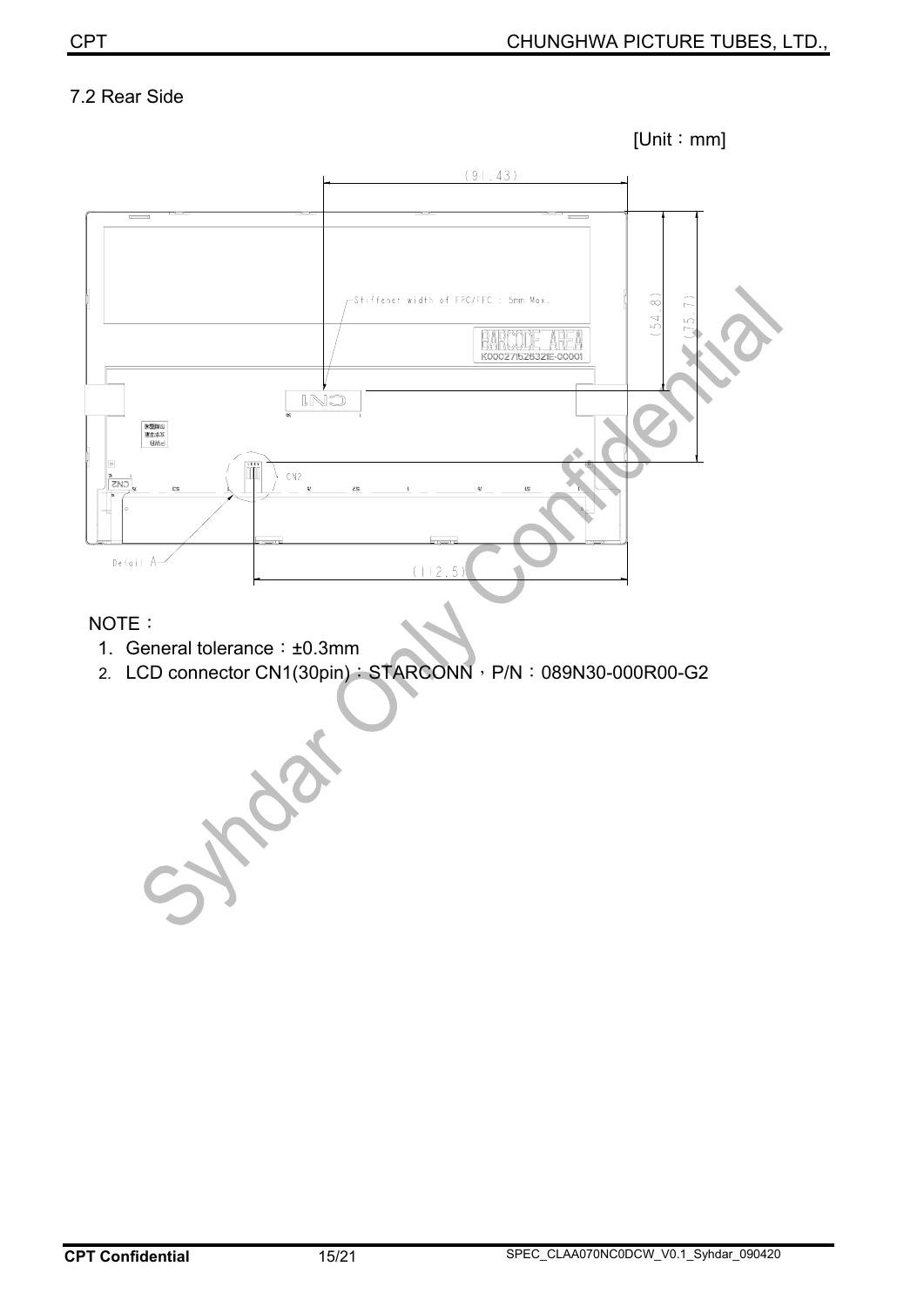#### **8. OPTICAL CHARACTERISTICS**

|                                         | <b>ITEM</b> | <b>SYMBOL</b> | <b>CONDITION</b>       | MIN.           | TYP.           | MAX.           | <b>UNIT</b>     | <b>NOTE</b> |
|-----------------------------------------|-------------|---------------|------------------------|----------------|----------------|----------------|-----------------|-------------|
| Constrast Ratio                         |             | <b>CR</b>     | Point-5                |                | 400            |                |                 | $*1)*2)*3)$ |
| Luminance*)                             |             | Lw            | Point-5                | 300            | 375            | --             | $\text{cd/m}^2$ | *1)*3)      |
| <b>Luminance Uniformity</b>             |             | $\Delta L$    |                        | 70             | 80             |                | $\%$            | *1)*3)      |
| <b>Response Time</b><br>(White - Black) |             | $Tr+Tf$       | Point-5                |                | 20             |                | ms              | $*1)*3*5)$  |
| Viewing                                 | Horizontal  | $\phi$        | $CR \ge 10$<br>Point-5 | 130            | 140            |                | $\circ$         | $*1)*2)*4)$ |
| Angle                                   | Vertical    | $\theta$      |                        | 100            | 110            |                | $\circ$         | *1)*2)*4)   |
|                                         | White       | Wx<br>Wy      |                        | 0.273<br>0.289 | 0.313<br>0.329 | 0.353<br>0.369 | * $1)*3)$       | *1)*3)      |
| Color                                   | Red         | Rx<br>Ry      |                        | TBD            | <b>TBD</b>     | <b>TBD</b>     |                 |             |
| Coordinate                              | Green       | Gx<br>Gy      | Point-5                | TBD            | <b>TBD</b>     | TBD            |                 |             |
|                                         | <b>Blue</b> | Bx<br>By      |                        | <b>TBD</b>     | <b>TBD</b>     | TBD.           |                 |             |

#### NOTE:

\*1)Measure condition:  $25^\circ C \pm 2^\circ C$ , 60±10%RH, under10 Lux in the dark room.BM-5A (TOPCON)  $\cdot$  viewing angle2°  $\cdot$  VCC=3.3V  $\cdot$  VLED=5V.



\*2) Definition of contrast ratio:

 Contrast Ratio (CR)= (White) Luminance of ON ÷ (Black) Luminance of OFF \*3) Definition of luminance:

Measure white luminance on the point 5 as figure8-1 Definition of Luminance Uniformity: Measure white luminance on the point1 $\sim$ 9as figure8-1  $\triangle L = [L(MIN)/L(MAX)] \times 100$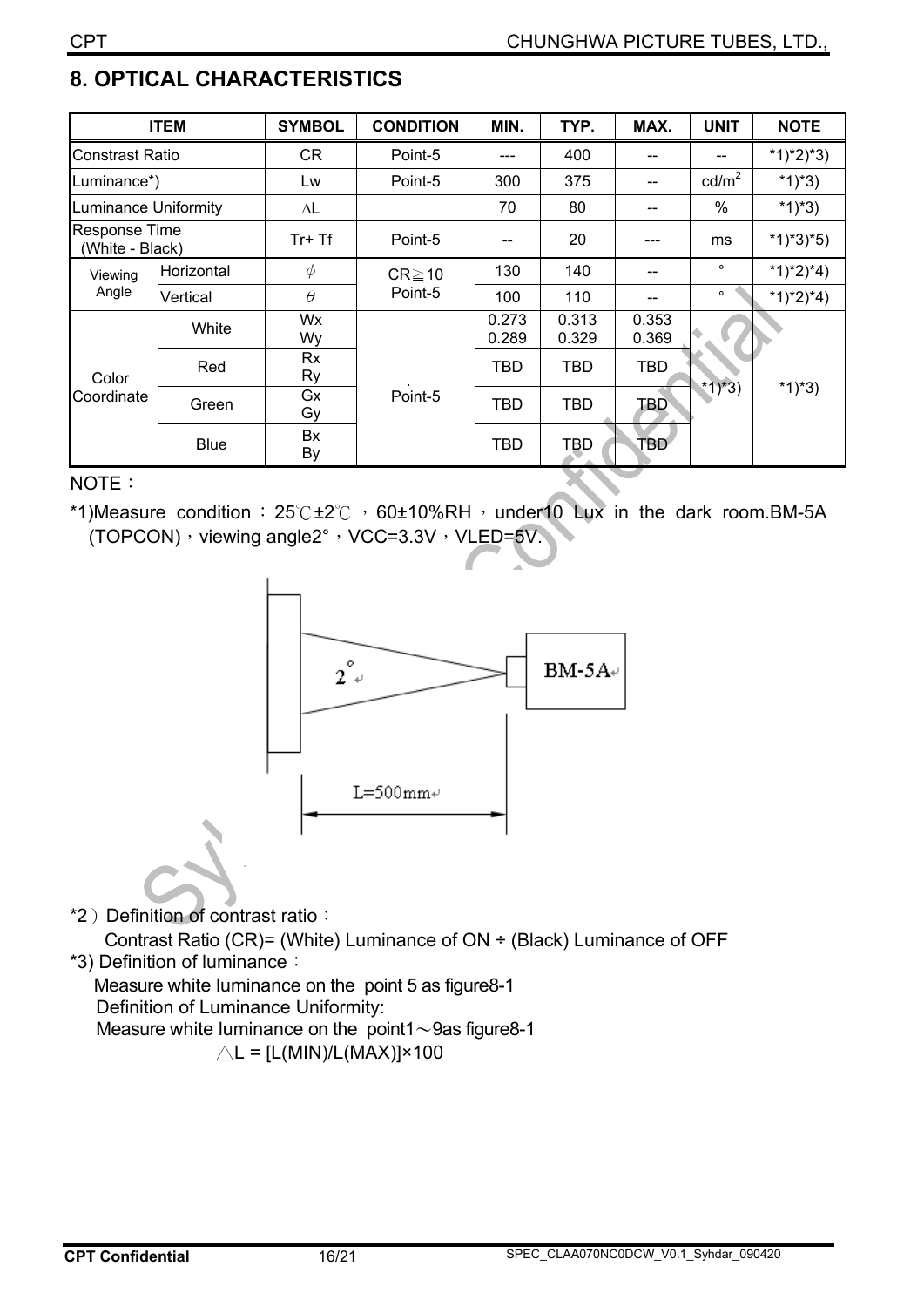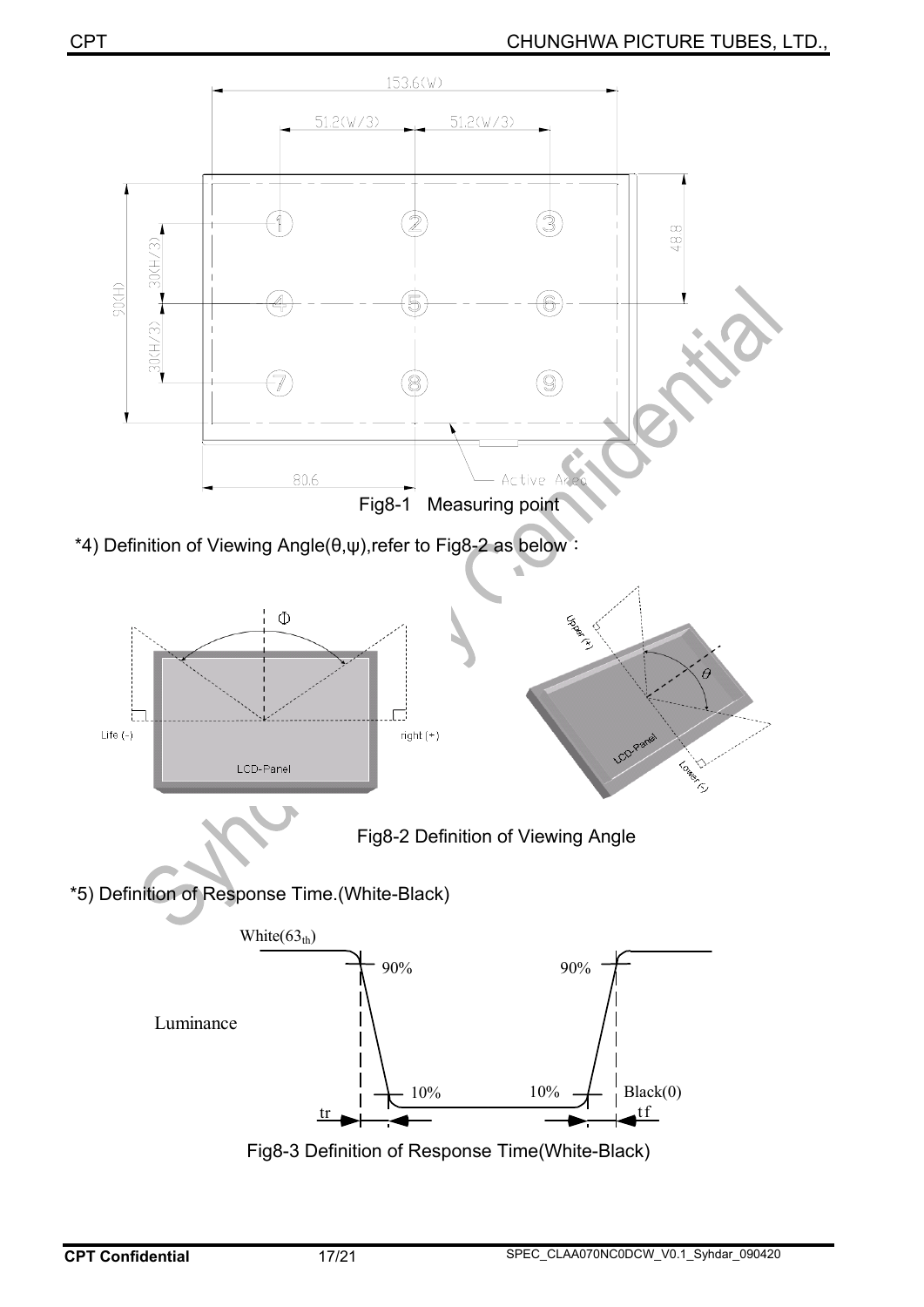#### **9. RELIABILITY TEST**

#### 9.1. Temperature and humidity

| <b>TEST ITEMS</b>                        | <b>CONDITIONS</b>                                 | <b>NOTE</b>     |
|------------------------------------------|---------------------------------------------------|-----------------|
| <b>High Temperature Operation</b>        | 70℃, 240Hrs                                       |                 |
| <b>High Temperature Storage</b>          | 80°C , 240Hrs                                     |                 |
| High Temperature High Humidity Operation | 60°C , 90%RH , 240Hrs                             | No condensation |
| Low Temperature Operation                | -20 $\degree$ C $\degree$ 240Hrs                  |                 |
| Low Temperature Storage                  | $-30^{\circ}$ $\circ$ 240Hrs                      |                 |
| <b>Thermal Shock</b>                     | $-30^{\circ}$ C (0.5Hr) ~ 80 $^{\circ}$ C (0.5Hr) |                 |
|                                          | 200 cycles                                        |                 |

#### 9.2. Shock and Vibration

| <b>TEST ITEMS</b>            | <b>CONDITIONS</b>                                                                                                                                                                                                          |
|------------------------------|----------------------------------------------------------------------------------------------------------------------------------------------------------------------------------------------------------------------------|
| Shock<br>(Non-operation)     | Shock level:980m/s <sup>2</sup> (equel to 100G)<br>Waveform:half sinusoidal wave,6ms.<br>Number of shocks: one shock input in each direction of<br>three mutually perpendicular axes for a total of three<br>shock inputs. |
| Vibration<br>(Non-operation) | Frequency range:8~33.3Hz<br>Stroke: 1.3mm<br>Vibration: sinusoidal wave, perpendicular axis(both x, z<br>axis:2Hrs,y axis:4Hrs).<br>Sweep: 2.9G, 33.3Hz-400Hz<br>Cycle:15min                                               |

#### 9.3 ESD

| <b>'TEM</b> | <b>CONDITION</b>                                    | <b>NOTE</b> |
|-------------|-----------------------------------------------------|-------------|
|             | 150pF, $330\Omega$ , $\pm$ 8KV& $\pm$ 15KV air test | 【Note1】     |
| ESD         | 200pF, $0\Omega$ , $\pm$ 200V contact test          | 【Note2】     |

[Note1] LCD glass and metal bezel

[Note2] IF connector pins

#### 9.4 Judgment standard

 The Judgment of the above test should be made as follow: Pass:Normal display image with no obvious non-uniformity and no line defect.Partial transformation of the module parts should be ignored.

Fail:No display image,obvious non-uniformity,or line defect.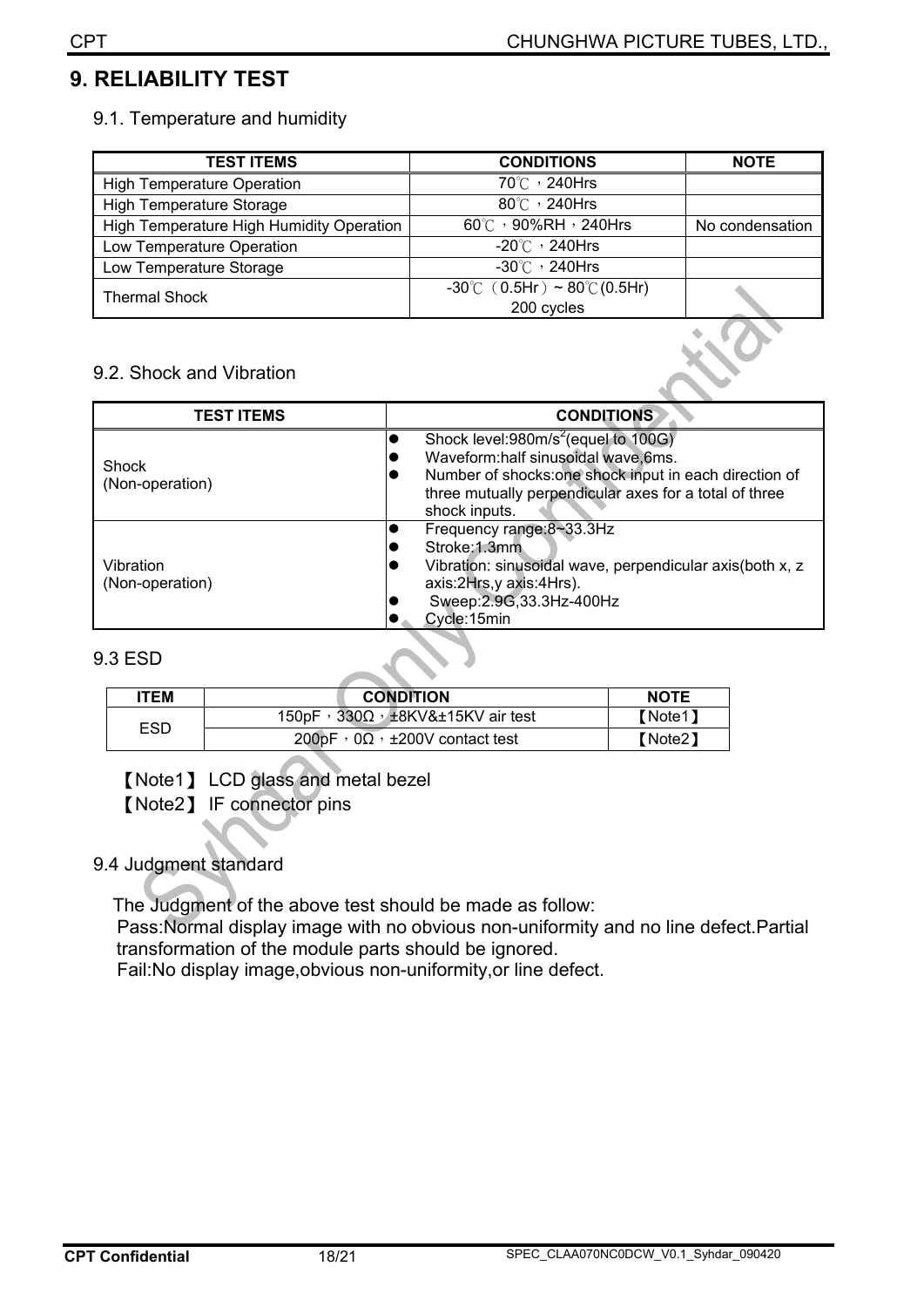| <b>CPT</b>     | <b>CHUNGHWA PICTURE TUBES, LTD.,</b>                                     |                |           |  |  |  |
|----------------|--------------------------------------------------------------------------|----------------|-----------|--|--|--|
|                | <b>10. APPEXNDIX EDID CODE TABLE</b>                                     |                |           |  |  |  |
| Byte#          | <b>Field Name and Comments</b>                                           | <b>Value</b>   | Value     |  |  |  |
| (Hex)          |                                                                          | (Hex)          | (Binary)  |  |  |  |
| $\pmb{0}$      |                                                                          | $\mathbf 0$    | 0000 0000 |  |  |  |
| 1              |                                                                          | <b>FF</b>      | 11111111  |  |  |  |
| $\overline{2}$ |                                                                          | FF             | 11111111  |  |  |  |
| 3              |                                                                          | FF             | 11111111  |  |  |  |
| 4              |                                                                          | FF             | 11111111  |  |  |  |
| 5              |                                                                          | FF             | 11111111  |  |  |  |
| 6              |                                                                          | <b>FF</b>      | 11111111  |  |  |  |
| $\overline{7}$ |                                                                          | 'O J           | 0000 0000 |  |  |  |
| 8              | $\overline{I^{st}}$ byte)<br>EISA manufacturer code = $CPT$              | 0E             | 0000 1110 |  |  |  |
| 9              | $\sqrt{2^{nd}}$<br>byte)                                                 | 14             | 0001 0100 |  |  |  |
| 0A             | $LSB =$<br>Product code                                                  | EE             | 1110 1110 |  |  |  |
| 0B             | $MSB = (CLAA070NC0DCW=0750)$<br>Product code                             | $\overline{2}$ | 0000 0010 |  |  |  |
| $_{0C}$        | (preferred, but optional, zero if not used)<br>ID (32-bit) serial number | $\mathbf 0$    | 0000 0000 |  |  |  |
| 0D             |                                                                          | $\mathbf 0$    | 0000 0000 |  |  |  |
| 0E             |                                                                          | $\mathbf 0$    | 0000 0000 |  |  |  |
| 0F             |                                                                          | $\mathbf{0}$   | 0000 0000 |  |  |  |
| 10             | Week of manufacture<br>(preferred, but optional, zero if not used)       | 29             | 0010 0110 |  |  |  |
| 11             | (preferred, but optional, zero if not used)<br>Year of manufacture       | 12             | 0001 0000 |  |  |  |
| 12             | EDID Structure version $# = 1$                                           | 1              | 0000 0001 |  |  |  |
| 13             | EDID Revision $# = 3$                                                    | 3              | 0000 0011 |  |  |  |
| 14             | (Digital I/P, non TMDS CRGB)<br>Video input definition                   | 80             | 1000 0000 |  |  |  |
| 15             | Max H image size (16.5)<br>(rounded to cm)                               | 11             | 0001 0001 |  |  |  |
| 16             | Max V image size (10.2)<br>(rounded to cm)                               | A              | 0000 1010 |  |  |  |
| 17             | (=(gamma*100)-100)<br>Display gamma = 2.2                                | 78             | 0111 1000 |  |  |  |
| 18             | Features<br>(no DPMS, Active off, RGB, timing BLK1)                      | 0A             | 0000 1100 |  |  |  |
| 19             | Red/Green low Bits                                                       | 23             | 100011    |  |  |  |
| 1A             | <b>Blue/White Low Bits</b>                                               | DB             | 11011011  |  |  |  |
| 1B             | Red X<br>$Rx = 0.574$<br>bits $9 \rightarrow 2$                          | 93             | 10010011  |  |  |  |
| 1 <sup>C</sup> | Red Y<br>$Ry = 0.334$<br>bits $9 \rightarrow 2$                          | 55             | 1010101   |  |  |  |
| 1D             | Green X<br>$Gx = 0.348$<br>bits $9 \rightarrow 2$                        | 59             | 1011001   |  |  |  |
| 1E             | Green Y<br>$Gy = 0.577$<br>bits $9 \rightarrow 2$                        | 93             | 10010011  |  |  |  |
| 1F             | bits $9 \rightarrow 2$<br>Blue X<br>$Bx = 0.155$                         | 27             | 100111    |  |  |  |
| 20             | bits $9 \rightarrow 2$<br><b>Blue Y</b><br>$By = 0.114$                  | 1D             | 11101     |  |  |  |
| 21             | White X<br>$Wx = 0.318$<br>bits $9\rightarrow 2$                         | 51             | 1010001   |  |  |  |
| 22             | White Y<br>$Wy = 0.335$<br>bits $9 \rightarrow 2$                        | 55             | 1010101   |  |  |  |
| 23             | Established Timing I (800 * 600 * 60Hz) (V.6 remove simultaneously)      | $\mathbf{0}$   | 0000 0000 |  |  |  |
| 24             | Established Timing II (1024 * 768 *60Hz) (V.6 remove simultaneously)     | $\mathbf 0$    | 0000 0000 |  |  |  |
| 25             | Manufacturer's Timings not used                                          | $\mathbf{0}$   | 0000 0000 |  |  |  |
| 26             | Standard Timing Identification 1 not used                                | 1              | 0000 0001 |  |  |  |
| 27             | Standard Timing Identification 1 not used                                | $\mathbf{1}$   | 0000 0001 |  |  |  |
| 28             | Standard Timing Identification 2 not used                                | $\mathbf{1}$   | 0000 0001 |  |  |  |
|                |                                                                          |                |           |  |  |  |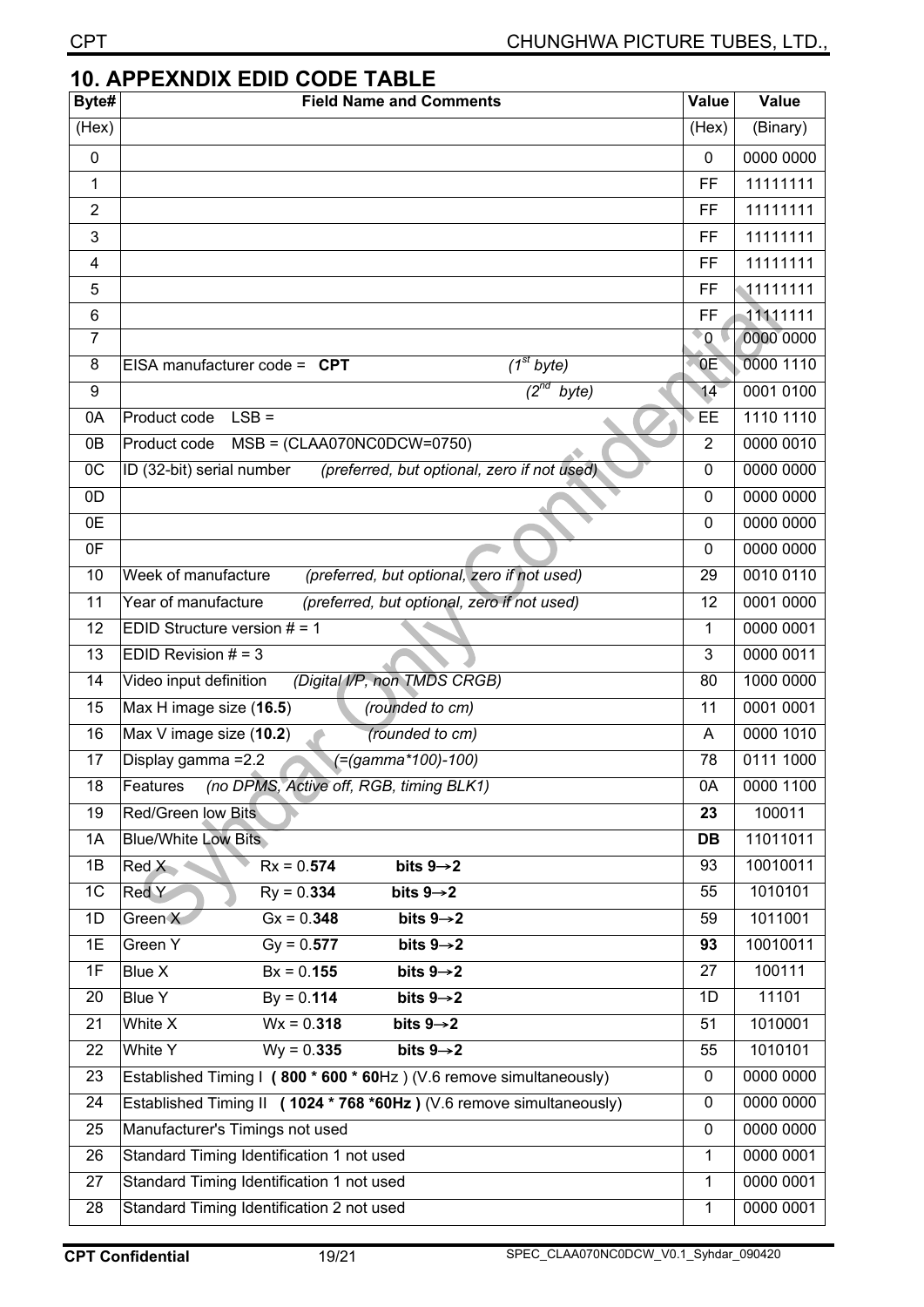| Standard Timing Identification 3 not used<br>0000 0001<br>2A<br>1<br>Standard Timing Identification 3 not used<br>0000 0001<br>1<br>2B<br>Standard Timing Identification 4 not used<br>0000 0001<br>2C<br>1<br>Standard Timing Identification 4 not used<br>0000 0001<br>1<br>2D<br>Standard Timing Identification 5 not used<br>0000 0001<br>2E<br>1<br>Standard Timing Identification 5 not used<br>0000 0001<br>2F<br>1<br>Standard Timing Identification 6 not used<br>0000 0001<br>30<br>1<br>Standard Timing Identification 6 not used<br>0000 0001<br>1<br>31<br>Standard Timing Identification 7 not used<br>0000 0001<br>1<br>32<br>$\mathbf{I}$<br>0000 0001<br>Standard Timing Identification 7 not used<br>33<br>0000 0001<br>Standard Timing Identification 8 not used<br>$\blacksquare$<br>34<br>Standard Timing Identification 8 not used<br>$\blacktriangleleft$<br>0000 0001<br>35<br>1100 0110<br><b>Pixel Clock</b><br>(LSB)<br>94<br>36<br>0001 1011<br>Pixel Clock = $45MHz$<br>1024 * 600 @60Hz<br>(MSB)<br>11<br>37<br>(lower 8 bits)<br>0000 0000<br>Horizontal Active = 1024 pixels Notes2<br>$\mathbf 0$<br>38<br>1010 0000<br>Horizontal Blanking = 176 pixels<br>(lower 8 bits)<br>39<br>B <sub>0</sub><br>0101 0000<br>Horizontal Active: Horizontal Blanking(thbp)<br>(upper 4:4 bits)<br>40<br>3A<br>Vertical Avtive =600 lines<br>0010 0000<br>3B<br>58<br>Vertical Blanking( $t vbp$ ) = 25 lines (DE Blanking min for DE-only panels) lines<br>0001 0111<br>3C<br>19<br>(upper 4:4 bits)<br>0011 0000<br>3D<br>Vertical Active: Vertical Blanking(tvbp)<br>20<br>0011 0000<br>3E<br>Horizontal Sync. Offset (thfp)= 48 pixels<br>30<br>0010 0000<br>Horizontal Sync Pulse Width = 32 pixels(WHL)<br>3F<br>20<br>Vertical Sync Offset (tvfp)= 3 lines, Sync Width(tWVL) = 6 lines<br>36<br>0011 0110<br>40<br>Horizontal Vertical Sync Offset/Width upper 2bits<br>0000 0000<br>41<br>$\mathbf 0$<br>Horizontal Image Size = 153.6mm<br>1001 1010<br>42<br>(lower 8bits)<br><b>9A</b><br>Vertical Image Size = 90mm<br>(lower 8bits)<br>43<br>0101 1010<br>5A<br>Horizontal & Vertical Image Size<br>(upper 4:4bits)<br>0001 0000<br>44<br>0<br>Horizontal Border = $X$<br>0000 0000<br>(Zero for internal LCD)<br>45<br>0<br>Vertical Border = $X^*$<br>0000 0000<br>0<br>46<br>(Zero for internal LCD)<br>Non-interlaced, Normal display, no stereo, Digital separate sync, H/V pol negatives<br>0001 1001<br>19<br>47<br>0000 0000<br>Flag<br>0<br>48<br>0000 0000<br>49<br>$\mathbf 0$<br>Flag<br>0000 0000<br>4A<br>Flag<br>$\mathbf 0$<br>Data Type Tag: Descriptor Defined by Manufacture<br>0F<br>0000 FFFF<br>4B<br>0000 0000<br>4C<br>Flag<br>$\mathbf{0}$<br>0000 0000<br>value=HSPWmin/2 (pixel clks)WHL<br>4D<br>0<br>0100 0100<br>value=HSPWmax/2 (pixel clks)WHL<br>4E<br>$\mathbf{0}$<br>0000 0010<br>value=Thbpmin/2 (pixel clks) (for DE-only timing also, with Thfp=0)<br>4F<br>$\mathbf{0}$<br>value=Thbpmax/2 (pixel clks) (for DE-only timing also, with Thfp=0)<br>1001 0100<br>$\mathbf 0$<br>50<br>value=VSPWmin/2 (line pulses)WVL<br>0000 0000<br>51<br>$\mathbf 0$<br>value=VSPWmax/2 (line pulses)WVL<br>0000 0011<br>52<br>$\mathbf{0}$<br>0000 0000<br>53<br>value=Tvbpmin/2<br>0<br>value=Tvbpmax/2<br>0001 0001<br>54<br>0 | 29 | Standard Timing Identification 2 not used | 1 | 0000 0001 |
|----------------------------------------------------------------------------------------------------------------------------------------------------------------------------------------------------------------------------------------------------------------------------------------------------------------------------------------------------------------------------------------------------------------------------------------------------------------------------------------------------------------------------------------------------------------------------------------------------------------------------------------------------------------------------------------------------------------------------------------------------------------------------------------------------------------------------------------------------------------------------------------------------------------------------------------------------------------------------------------------------------------------------------------------------------------------------------------------------------------------------------------------------------------------------------------------------------------------------------------------------------------------------------------------------------------------------------------------------------------------------------------------------------------------------------------------------------------------------------------------------------------------------------------------------------------------------------------------------------------------------------------------------------------------------------------------------------------------------------------------------------------------------------------------------------------------------------------------------------------------------------------------------------------------------------------------------------------------------------------------------------------------------------------------------------------------------------------------------------------------------------------------------------------------------------------------------------------------------------------------------------------------------------------------------------------------------------------------------------------------------------------------------------------------------------------------------------------------------------------------------------------------------------------------------------------------------------------------------------------------------------------------------------------------------------------------------------------------------------------------------------------------------------------------------------------------------------------------------------------------------------------------------------------------------------------------------------------------------------------------------------------------------------------------------------------------------------------------------------------------------------------------------------------------------------------------------------------------------------------------------------------------------------------------|----|-------------------------------------------|---|-----------|
|                                                                                                                                                                                                                                                                                                                                                                                                                                                                                                                                                                                                                                                                                                                                                                                                                                                                                                                                                                                                                                                                                                                                                                                                                                                                                                                                                                                                                                                                                                                                                                                                                                                                                                                                                                                                                                                                                                                                                                                                                                                                                                                                                                                                                                                                                                                                                                                                                                                                                                                                                                                                                                                                                                                                                                                                                                                                                                                                                                                                                                                                                                                                                                                                                                                                                              |    |                                           |   |           |
|                                                                                                                                                                                                                                                                                                                                                                                                                                                                                                                                                                                                                                                                                                                                                                                                                                                                                                                                                                                                                                                                                                                                                                                                                                                                                                                                                                                                                                                                                                                                                                                                                                                                                                                                                                                                                                                                                                                                                                                                                                                                                                                                                                                                                                                                                                                                                                                                                                                                                                                                                                                                                                                                                                                                                                                                                                                                                                                                                                                                                                                                                                                                                                                                                                                                                              |    |                                           |   |           |
|                                                                                                                                                                                                                                                                                                                                                                                                                                                                                                                                                                                                                                                                                                                                                                                                                                                                                                                                                                                                                                                                                                                                                                                                                                                                                                                                                                                                                                                                                                                                                                                                                                                                                                                                                                                                                                                                                                                                                                                                                                                                                                                                                                                                                                                                                                                                                                                                                                                                                                                                                                                                                                                                                                                                                                                                                                                                                                                                                                                                                                                                                                                                                                                                                                                                                              |    |                                           |   |           |
|                                                                                                                                                                                                                                                                                                                                                                                                                                                                                                                                                                                                                                                                                                                                                                                                                                                                                                                                                                                                                                                                                                                                                                                                                                                                                                                                                                                                                                                                                                                                                                                                                                                                                                                                                                                                                                                                                                                                                                                                                                                                                                                                                                                                                                                                                                                                                                                                                                                                                                                                                                                                                                                                                                                                                                                                                                                                                                                                                                                                                                                                                                                                                                                                                                                                                              |    |                                           |   |           |
|                                                                                                                                                                                                                                                                                                                                                                                                                                                                                                                                                                                                                                                                                                                                                                                                                                                                                                                                                                                                                                                                                                                                                                                                                                                                                                                                                                                                                                                                                                                                                                                                                                                                                                                                                                                                                                                                                                                                                                                                                                                                                                                                                                                                                                                                                                                                                                                                                                                                                                                                                                                                                                                                                                                                                                                                                                                                                                                                                                                                                                                                                                                                                                                                                                                                                              |    |                                           |   |           |
|                                                                                                                                                                                                                                                                                                                                                                                                                                                                                                                                                                                                                                                                                                                                                                                                                                                                                                                                                                                                                                                                                                                                                                                                                                                                                                                                                                                                                                                                                                                                                                                                                                                                                                                                                                                                                                                                                                                                                                                                                                                                                                                                                                                                                                                                                                                                                                                                                                                                                                                                                                                                                                                                                                                                                                                                                                                                                                                                                                                                                                                                                                                                                                                                                                                                                              |    |                                           |   |           |
|                                                                                                                                                                                                                                                                                                                                                                                                                                                                                                                                                                                                                                                                                                                                                                                                                                                                                                                                                                                                                                                                                                                                                                                                                                                                                                                                                                                                                                                                                                                                                                                                                                                                                                                                                                                                                                                                                                                                                                                                                                                                                                                                                                                                                                                                                                                                                                                                                                                                                                                                                                                                                                                                                                                                                                                                                                                                                                                                                                                                                                                                                                                                                                                                                                                                                              |    |                                           |   |           |
|                                                                                                                                                                                                                                                                                                                                                                                                                                                                                                                                                                                                                                                                                                                                                                                                                                                                                                                                                                                                                                                                                                                                                                                                                                                                                                                                                                                                                                                                                                                                                                                                                                                                                                                                                                                                                                                                                                                                                                                                                                                                                                                                                                                                                                                                                                                                                                                                                                                                                                                                                                                                                                                                                                                                                                                                                                                                                                                                                                                                                                                                                                                                                                                                                                                                                              |    |                                           |   |           |
|                                                                                                                                                                                                                                                                                                                                                                                                                                                                                                                                                                                                                                                                                                                                                                                                                                                                                                                                                                                                                                                                                                                                                                                                                                                                                                                                                                                                                                                                                                                                                                                                                                                                                                                                                                                                                                                                                                                                                                                                                                                                                                                                                                                                                                                                                                                                                                                                                                                                                                                                                                                                                                                                                                                                                                                                                                                                                                                                                                                                                                                                                                                                                                                                                                                                                              |    |                                           |   |           |
|                                                                                                                                                                                                                                                                                                                                                                                                                                                                                                                                                                                                                                                                                                                                                                                                                                                                                                                                                                                                                                                                                                                                                                                                                                                                                                                                                                                                                                                                                                                                                                                                                                                                                                                                                                                                                                                                                                                                                                                                                                                                                                                                                                                                                                                                                                                                                                                                                                                                                                                                                                                                                                                                                                                                                                                                                                                                                                                                                                                                                                                                                                                                                                                                                                                                                              |    |                                           |   |           |
|                                                                                                                                                                                                                                                                                                                                                                                                                                                                                                                                                                                                                                                                                                                                                                                                                                                                                                                                                                                                                                                                                                                                                                                                                                                                                                                                                                                                                                                                                                                                                                                                                                                                                                                                                                                                                                                                                                                                                                                                                                                                                                                                                                                                                                                                                                                                                                                                                                                                                                                                                                                                                                                                                                                                                                                                                                                                                                                                                                                                                                                                                                                                                                                                                                                                                              |    |                                           |   |           |
|                                                                                                                                                                                                                                                                                                                                                                                                                                                                                                                                                                                                                                                                                                                                                                                                                                                                                                                                                                                                                                                                                                                                                                                                                                                                                                                                                                                                                                                                                                                                                                                                                                                                                                                                                                                                                                                                                                                                                                                                                                                                                                                                                                                                                                                                                                                                                                                                                                                                                                                                                                                                                                                                                                                                                                                                                                                                                                                                                                                                                                                                                                                                                                                                                                                                                              |    |                                           |   |           |
|                                                                                                                                                                                                                                                                                                                                                                                                                                                                                                                                                                                                                                                                                                                                                                                                                                                                                                                                                                                                                                                                                                                                                                                                                                                                                                                                                                                                                                                                                                                                                                                                                                                                                                                                                                                                                                                                                                                                                                                                                                                                                                                                                                                                                                                                                                                                                                                                                                                                                                                                                                                                                                                                                                                                                                                                                                                                                                                                                                                                                                                                                                                                                                                                                                                                                              |    |                                           |   |           |
|                                                                                                                                                                                                                                                                                                                                                                                                                                                                                                                                                                                                                                                                                                                                                                                                                                                                                                                                                                                                                                                                                                                                                                                                                                                                                                                                                                                                                                                                                                                                                                                                                                                                                                                                                                                                                                                                                                                                                                                                                                                                                                                                                                                                                                                                                                                                                                                                                                                                                                                                                                                                                                                                                                                                                                                                                                                                                                                                                                                                                                                                                                                                                                                                                                                                                              |    |                                           |   |           |
|                                                                                                                                                                                                                                                                                                                                                                                                                                                                                                                                                                                                                                                                                                                                                                                                                                                                                                                                                                                                                                                                                                                                                                                                                                                                                                                                                                                                                                                                                                                                                                                                                                                                                                                                                                                                                                                                                                                                                                                                                                                                                                                                                                                                                                                                                                                                                                                                                                                                                                                                                                                                                                                                                                                                                                                                                                                                                                                                                                                                                                                                                                                                                                                                                                                                                              |    |                                           |   |           |
|                                                                                                                                                                                                                                                                                                                                                                                                                                                                                                                                                                                                                                                                                                                                                                                                                                                                                                                                                                                                                                                                                                                                                                                                                                                                                                                                                                                                                                                                                                                                                                                                                                                                                                                                                                                                                                                                                                                                                                                                                                                                                                                                                                                                                                                                                                                                                                                                                                                                                                                                                                                                                                                                                                                                                                                                                                                                                                                                                                                                                                                                                                                                                                                                                                                                                              |    |                                           |   |           |
|                                                                                                                                                                                                                                                                                                                                                                                                                                                                                                                                                                                                                                                                                                                                                                                                                                                                                                                                                                                                                                                                                                                                                                                                                                                                                                                                                                                                                                                                                                                                                                                                                                                                                                                                                                                                                                                                                                                                                                                                                                                                                                                                                                                                                                                                                                                                                                                                                                                                                                                                                                                                                                                                                                                                                                                                                                                                                                                                                                                                                                                                                                                                                                                                                                                                                              |    |                                           |   |           |
|                                                                                                                                                                                                                                                                                                                                                                                                                                                                                                                                                                                                                                                                                                                                                                                                                                                                                                                                                                                                                                                                                                                                                                                                                                                                                                                                                                                                                                                                                                                                                                                                                                                                                                                                                                                                                                                                                                                                                                                                                                                                                                                                                                                                                                                                                                                                                                                                                                                                                                                                                                                                                                                                                                                                                                                                                                                                                                                                                                                                                                                                                                                                                                                                                                                                                              |    |                                           |   |           |
|                                                                                                                                                                                                                                                                                                                                                                                                                                                                                                                                                                                                                                                                                                                                                                                                                                                                                                                                                                                                                                                                                                                                                                                                                                                                                                                                                                                                                                                                                                                                                                                                                                                                                                                                                                                                                                                                                                                                                                                                                                                                                                                                                                                                                                                                                                                                                                                                                                                                                                                                                                                                                                                                                                                                                                                                                                                                                                                                                                                                                                                                                                                                                                                                                                                                                              |    |                                           |   |           |
|                                                                                                                                                                                                                                                                                                                                                                                                                                                                                                                                                                                                                                                                                                                                                                                                                                                                                                                                                                                                                                                                                                                                                                                                                                                                                                                                                                                                                                                                                                                                                                                                                                                                                                                                                                                                                                                                                                                                                                                                                                                                                                                                                                                                                                                                                                                                                                                                                                                                                                                                                                                                                                                                                                                                                                                                                                                                                                                                                                                                                                                                                                                                                                                                                                                                                              |    |                                           |   |           |
|                                                                                                                                                                                                                                                                                                                                                                                                                                                                                                                                                                                                                                                                                                                                                                                                                                                                                                                                                                                                                                                                                                                                                                                                                                                                                                                                                                                                                                                                                                                                                                                                                                                                                                                                                                                                                                                                                                                                                                                                                                                                                                                                                                                                                                                                                                                                                                                                                                                                                                                                                                                                                                                                                                                                                                                                                                                                                                                                                                                                                                                                                                                                                                                                                                                                                              |    |                                           |   |           |
|                                                                                                                                                                                                                                                                                                                                                                                                                                                                                                                                                                                                                                                                                                                                                                                                                                                                                                                                                                                                                                                                                                                                                                                                                                                                                                                                                                                                                                                                                                                                                                                                                                                                                                                                                                                                                                                                                                                                                                                                                                                                                                                                                                                                                                                                                                                                                                                                                                                                                                                                                                                                                                                                                                                                                                                                                                                                                                                                                                                                                                                                                                                                                                                                                                                                                              |    |                                           |   |           |
|                                                                                                                                                                                                                                                                                                                                                                                                                                                                                                                                                                                                                                                                                                                                                                                                                                                                                                                                                                                                                                                                                                                                                                                                                                                                                                                                                                                                                                                                                                                                                                                                                                                                                                                                                                                                                                                                                                                                                                                                                                                                                                                                                                                                                                                                                                                                                                                                                                                                                                                                                                                                                                                                                                                                                                                                                                                                                                                                                                                                                                                                                                                                                                                                                                                                                              |    |                                           |   |           |
|                                                                                                                                                                                                                                                                                                                                                                                                                                                                                                                                                                                                                                                                                                                                                                                                                                                                                                                                                                                                                                                                                                                                                                                                                                                                                                                                                                                                                                                                                                                                                                                                                                                                                                                                                                                                                                                                                                                                                                                                                                                                                                                                                                                                                                                                                                                                                                                                                                                                                                                                                                                                                                                                                                                                                                                                                                                                                                                                                                                                                                                                                                                                                                                                                                                                                              |    |                                           |   |           |
|                                                                                                                                                                                                                                                                                                                                                                                                                                                                                                                                                                                                                                                                                                                                                                                                                                                                                                                                                                                                                                                                                                                                                                                                                                                                                                                                                                                                                                                                                                                                                                                                                                                                                                                                                                                                                                                                                                                                                                                                                                                                                                                                                                                                                                                                                                                                                                                                                                                                                                                                                                                                                                                                                                                                                                                                                                                                                                                                                                                                                                                                                                                                                                                                                                                                                              |    |                                           |   |           |
|                                                                                                                                                                                                                                                                                                                                                                                                                                                                                                                                                                                                                                                                                                                                                                                                                                                                                                                                                                                                                                                                                                                                                                                                                                                                                                                                                                                                                                                                                                                                                                                                                                                                                                                                                                                                                                                                                                                                                                                                                                                                                                                                                                                                                                                                                                                                                                                                                                                                                                                                                                                                                                                                                                                                                                                                                                                                                                                                                                                                                                                                                                                                                                                                                                                                                              |    |                                           |   |           |
|                                                                                                                                                                                                                                                                                                                                                                                                                                                                                                                                                                                                                                                                                                                                                                                                                                                                                                                                                                                                                                                                                                                                                                                                                                                                                                                                                                                                                                                                                                                                                                                                                                                                                                                                                                                                                                                                                                                                                                                                                                                                                                                                                                                                                                                                                                                                                                                                                                                                                                                                                                                                                                                                                                                                                                                                                                                                                                                                                                                                                                                                                                                                                                                                                                                                                              |    |                                           |   |           |
|                                                                                                                                                                                                                                                                                                                                                                                                                                                                                                                                                                                                                                                                                                                                                                                                                                                                                                                                                                                                                                                                                                                                                                                                                                                                                                                                                                                                                                                                                                                                                                                                                                                                                                                                                                                                                                                                                                                                                                                                                                                                                                                                                                                                                                                                                                                                                                                                                                                                                                                                                                                                                                                                                                                                                                                                                                                                                                                                                                                                                                                                                                                                                                                                                                                                                              |    |                                           |   |           |
|                                                                                                                                                                                                                                                                                                                                                                                                                                                                                                                                                                                                                                                                                                                                                                                                                                                                                                                                                                                                                                                                                                                                                                                                                                                                                                                                                                                                                                                                                                                                                                                                                                                                                                                                                                                                                                                                                                                                                                                                                                                                                                                                                                                                                                                                                                                                                                                                                                                                                                                                                                                                                                                                                                                                                                                                                                                                                                                                                                                                                                                                                                                                                                                                                                                                                              |    |                                           |   |           |
|                                                                                                                                                                                                                                                                                                                                                                                                                                                                                                                                                                                                                                                                                                                                                                                                                                                                                                                                                                                                                                                                                                                                                                                                                                                                                                                                                                                                                                                                                                                                                                                                                                                                                                                                                                                                                                                                                                                                                                                                                                                                                                                                                                                                                                                                                                                                                                                                                                                                                                                                                                                                                                                                                                                                                                                                                                                                                                                                                                                                                                                                                                                                                                                                                                                                                              |    |                                           |   |           |
|                                                                                                                                                                                                                                                                                                                                                                                                                                                                                                                                                                                                                                                                                                                                                                                                                                                                                                                                                                                                                                                                                                                                                                                                                                                                                                                                                                                                                                                                                                                                                                                                                                                                                                                                                                                                                                                                                                                                                                                                                                                                                                                                                                                                                                                                                                                                                                                                                                                                                                                                                                                                                                                                                                                                                                                                                                                                                                                                                                                                                                                                                                                                                                                                                                                                                              |    |                                           |   |           |
|                                                                                                                                                                                                                                                                                                                                                                                                                                                                                                                                                                                                                                                                                                                                                                                                                                                                                                                                                                                                                                                                                                                                                                                                                                                                                                                                                                                                                                                                                                                                                                                                                                                                                                                                                                                                                                                                                                                                                                                                                                                                                                                                                                                                                                                                                                                                                                                                                                                                                                                                                                                                                                                                                                                                                                                                                                                                                                                                                                                                                                                                                                                                                                                                                                                                                              |    |                                           |   |           |
|                                                                                                                                                                                                                                                                                                                                                                                                                                                                                                                                                                                                                                                                                                                                                                                                                                                                                                                                                                                                                                                                                                                                                                                                                                                                                                                                                                                                                                                                                                                                                                                                                                                                                                                                                                                                                                                                                                                                                                                                                                                                                                                                                                                                                                                                                                                                                                                                                                                                                                                                                                                                                                                                                                                                                                                                                                                                                                                                                                                                                                                                                                                                                                                                                                                                                              |    |                                           |   |           |
|                                                                                                                                                                                                                                                                                                                                                                                                                                                                                                                                                                                                                                                                                                                                                                                                                                                                                                                                                                                                                                                                                                                                                                                                                                                                                                                                                                                                                                                                                                                                                                                                                                                                                                                                                                                                                                                                                                                                                                                                                                                                                                                                                                                                                                                                                                                                                                                                                                                                                                                                                                                                                                                                                                                                                                                                                                                                                                                                                                                                                                                                                                                                                                                                                                                                                              |    |                                           |   |           |
|                                                                                                                                                                                                                                                                                                                                                                                                                                                                                                                                                                                                                                                                                                                                                                                                                                                                                                                                                                                                                                                                                                                                                                                                                                                                                                                                                                                                                                                                                                                                                                                                                                                                                                                                                                                                                                                                                                                                                                                                                                                                                                                                                                                                                                                                                                                                                                                                                                                                                                                                                                                                                                                                                                                                                                                                                                                                                                                                                                                                                                                                                                                                                                                                                                                                                              |    |                                           |   |           |
|                                                                                                                                                                                                                                                                                                                                                                                                                                                                                                                                                                                                                                                                                                                                                                                                                                                                                                                                                                                                                                                                                                                                                                                                                                                                                                                                                                                                                                                                                                                                                                                                                                                                                                                                                                                                                                                                                                                                                                                                                                                                                                                                                                                                                                                                                                                                                                                                                                                                                                                                                                                                                                                                                                                                                                                                                                                                                                                                                                                                                                                                                                                                                                                                                                                                                              |    |                                           |   |           |
|                                                                                                                                                                                                                                                                                                                                                                                                                                                                                                                                                                                                                                                                                                                                                                                                                                                                                                                                                                                                                                                                                                                                                                                                                                                                                                                                                                                                                                                                                                                                                                                                                                                                                                                                                                                                                                                                                                                                                                                                                                                                                                                                                                                                                                                                                                                                                                                                                                                                                                                                                                                                                                                                                                                                                                                                                                                                                                                                                                                                                                                                                                                                                                                                                                                                                              |    |                                           |   |           |
|                                                                                                                                                                                                                                                                                                                                                                                                                                                                                                                                                                                                                                                                                                                                                                                                                                                                                                                                                                                                                                                                                                                                                                                                                                                                                                                                                                                                                                                                                                                                                                                                                                                                                                                                                                                                                                                                                                                                                                                                                                                                                                                                                                                                                                                                                                                                                                                                                                                                                                                                                                                                                                                                                                                                                                                                                                                                                                                                                                                                                                                                                                                                                                                                                                                                                              |    |                                           |   |           |
|                                                                                                                                                                                                                                                                                                                                                                                                                                                                                                                                                                                                                                                                                                                                                                                                                                                                                                                                                                                                                                                                                                                                                                                                                                                                                                                                                                                                                                                                                                                                                                                                                                                                                                                                                                                                                                                                                                                                                                                                                                                                                                                                                                                                                                                                                                                                                                                                                                                                                                                                                                                                                                                                                                                                                                                                                                                                                                                                                                                                                                                                                                                                                                                                                                                                                              |    |                                           |   |           |
|                                                                                                                                                                                                                                                                                                                                                                                                                                                                                                                                                                                                                                                                                                                                                                                                                                                                                                                                                                                                                                                                                                                                                                                                                                                                                                                                                                                                                                                                                                                                                                                                                                                                                                                                                                                                                                                                                                                                                                                                                                                                                                                                                                                                                                                                                                                                                                                                                                                                                                                                                                                                                                                                                                                                                                                                                                                                                                                                                                                                                                                                                                                                                                                                                                                                                              |    |                                           |   |           |
|                                                                                                                                                                                                                                                                                                                                                                                                                                                                                                                                                                                                                                                                                                                                                                                                                                                                                                                                                                                                                                                                                                                                                                                                                                                                                                                                                                                                                                                                                                                                                                                                                                                                                                                                                                                                                                                                                                                                                                                                                                                                                                                                                                                                                                                                                                                                                                                                                                                                                                                                                                                                                                                                                                                                                                                                                                                                                                                                                                                                                                                                                                                                                                                                                                                                                              |    |                                           |   |           |
|                                                                                                                                                                                                                                                                                                                                                                                                                                                                                                                                                                                                                                                                                                                                                                                                                                                                                                                                                                                                                                                                                                                                                                                                                                                                                                                                                                                                                                                                                                                                                                                                                                                                                                                                                                                                                                                                                                                                                                                                                                                                                                                                                                                                                                                                                                                                                                                                                                                                                                                                                                                                                                                                                                                                                                                                                                                                                                                                                                                                                                                                                                                                                                                                                                                                                              |    |                                           |   |           |
|                                                                                                                                                                                                                                                                                                                                                                                                                                                                                                                                                                                                                                                                                                                                                                                                                                                                                                                                                                                                                                                                                                                                                                                                                                                                                                                                                                                                                                                                                                                                                                                                                                                                                                                                                                                                                                                                                                                                                                                                                                                                                                                                                                                                                                                                                                                                                                                                                                                                                                                                                                                                                                                                                                                                                                                                                                                                                                                                                                                                                                                                                                                                                                                                                                                                                              |    |                                           |   |           |